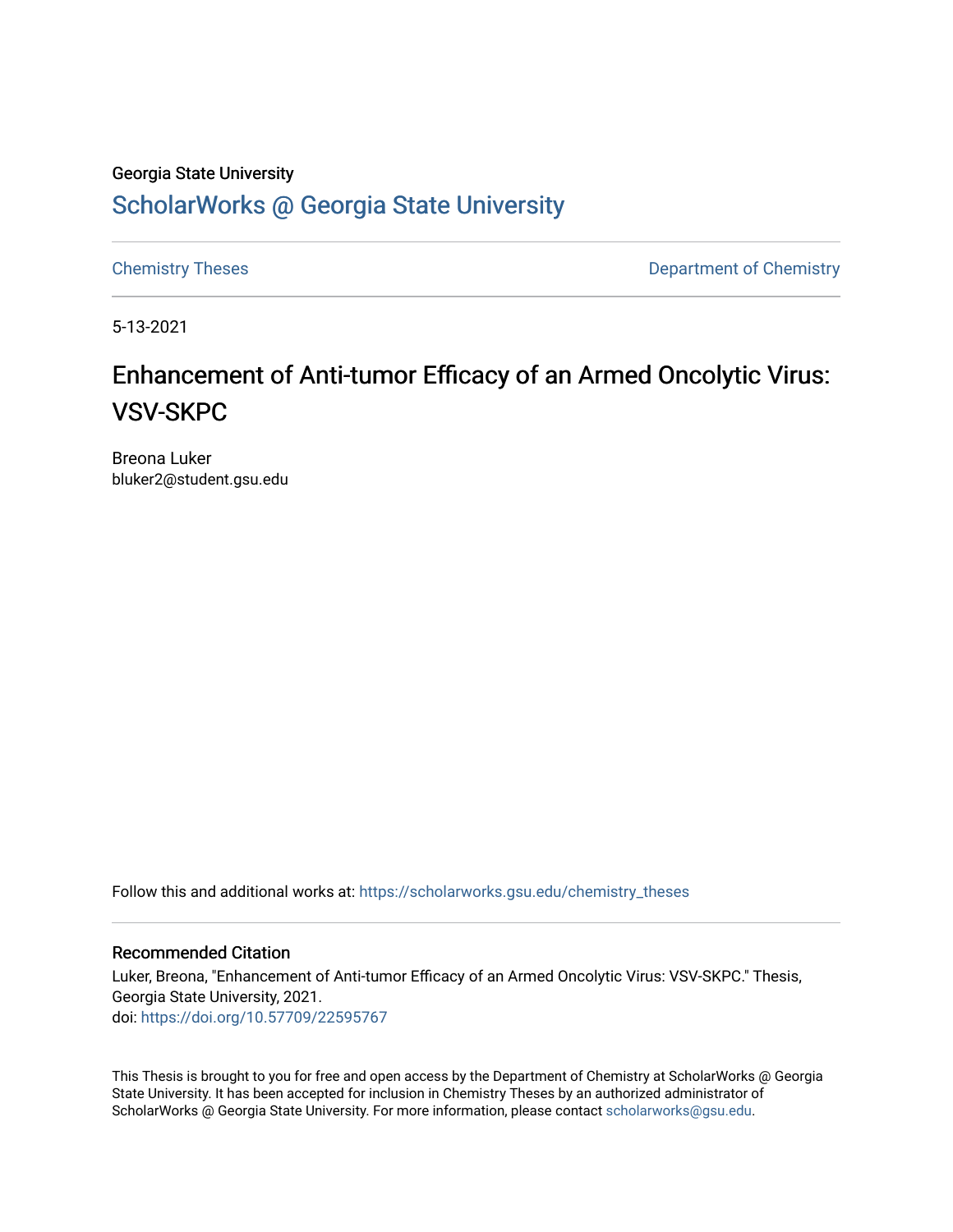Enhancement of Anti-tumor Efficacy of an Armed Oncolytic Virus: VSV-SKPC

by

Breona T. Luker

Under the Direction of Ming Luo , PhD

A Thesis Submitted in Partial Fulfillment of the Requirements for the Degree of

Master of Science

in the College of Arts and Sciences

Georgia State University

2021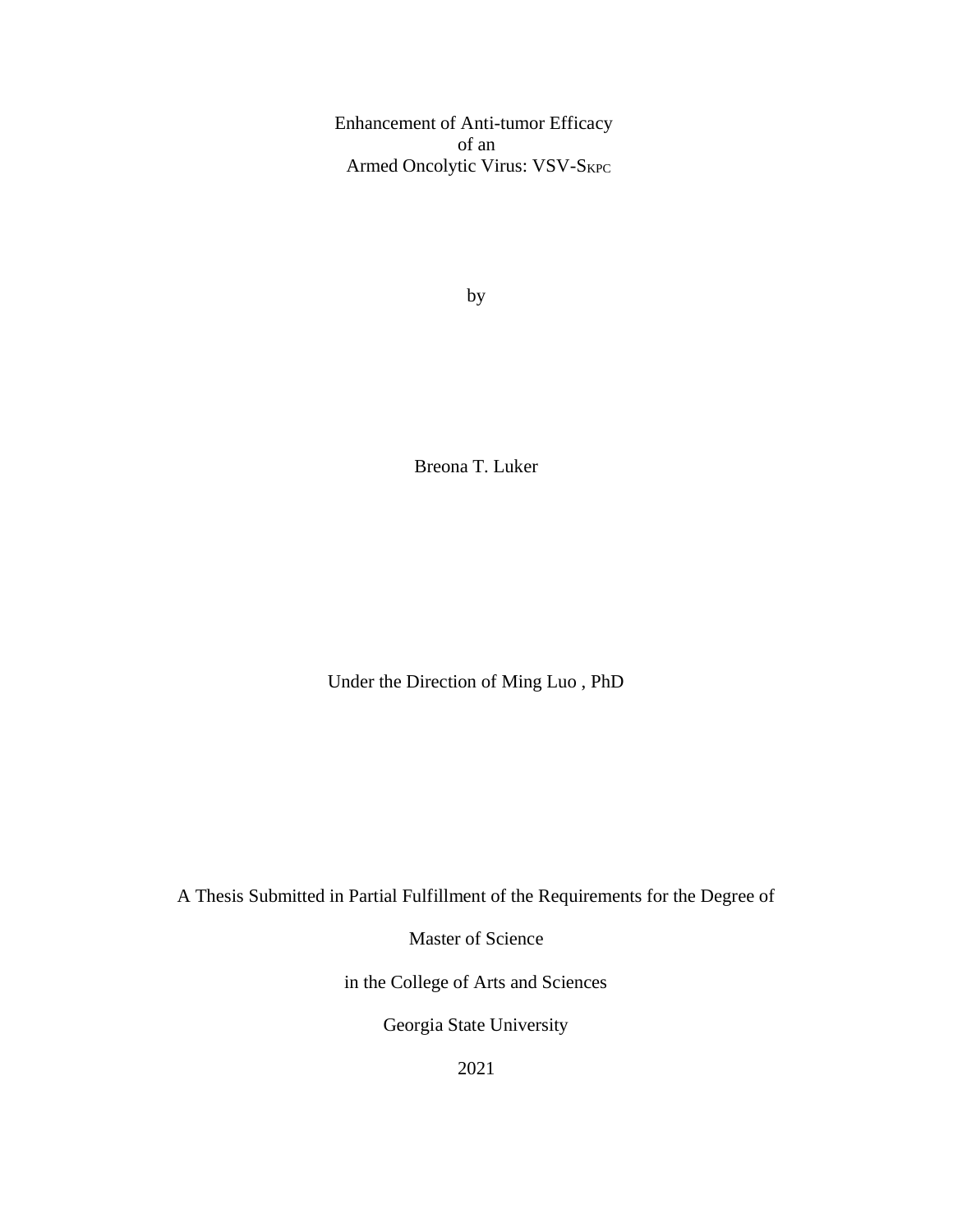#### ABSTRACT

Immunotherapy for treatment of pancreatic ductal adenocarcinoma (PDAC) continues to be an area of focus in the field of oncology. PDAC remains mostly incurable. The newest pillar of cancer treatments, immunotherapy, provides promises to patients as a viable option. However, the immunosuppressive microenvironment of PDAC tumors is one of the limitations on treatment efficacy. Thus, it was strategized that reactivation of the tumor's suppressive microenvironment could lead to an increased efficacy of treatment. The use of an armed oncolytic virus (OV) to infect the tumor has shown a potential to alter the tumor microenvironment (TME) more effectively in comparison with its wildtype counterpart. Vesicular stomatitis virus (VSV) was engineered to express Smac, (VSV-S), a protein found in the intrinsic pathway of apoptosis. The ability of Smac to interact with the inhibitor of apoptosis proteins (IAPs) makes VSV-S more effective in killing cancer cells. In addition, it was determined that adapting the virus to the cell line by limited dilution increased VSV-S to selectively target the murine cancer cell, KPC. Using a C57BL/6 mice model, subcutaneous implanted KPC tumors were intratumorally injected with VSV-SKPC. After the infection by VSV-S, tumor size was greatly reduced and the survival rate was greatly increased. In the infected tumors, neutrophils were significantly increased, whereas macrophages were largely reduced, especially immunosuppressive M2-macrophages. The overall TME was also more immunologically active, which is proven by the reduced levels of cytokines and biomarkers including TGF- $\beta$ , Arginase -1 and IL-10. This study indicates that the treatment of VSV-S was successful in the reactivation of the immunosuppressive TME and inhibition of tumor growth.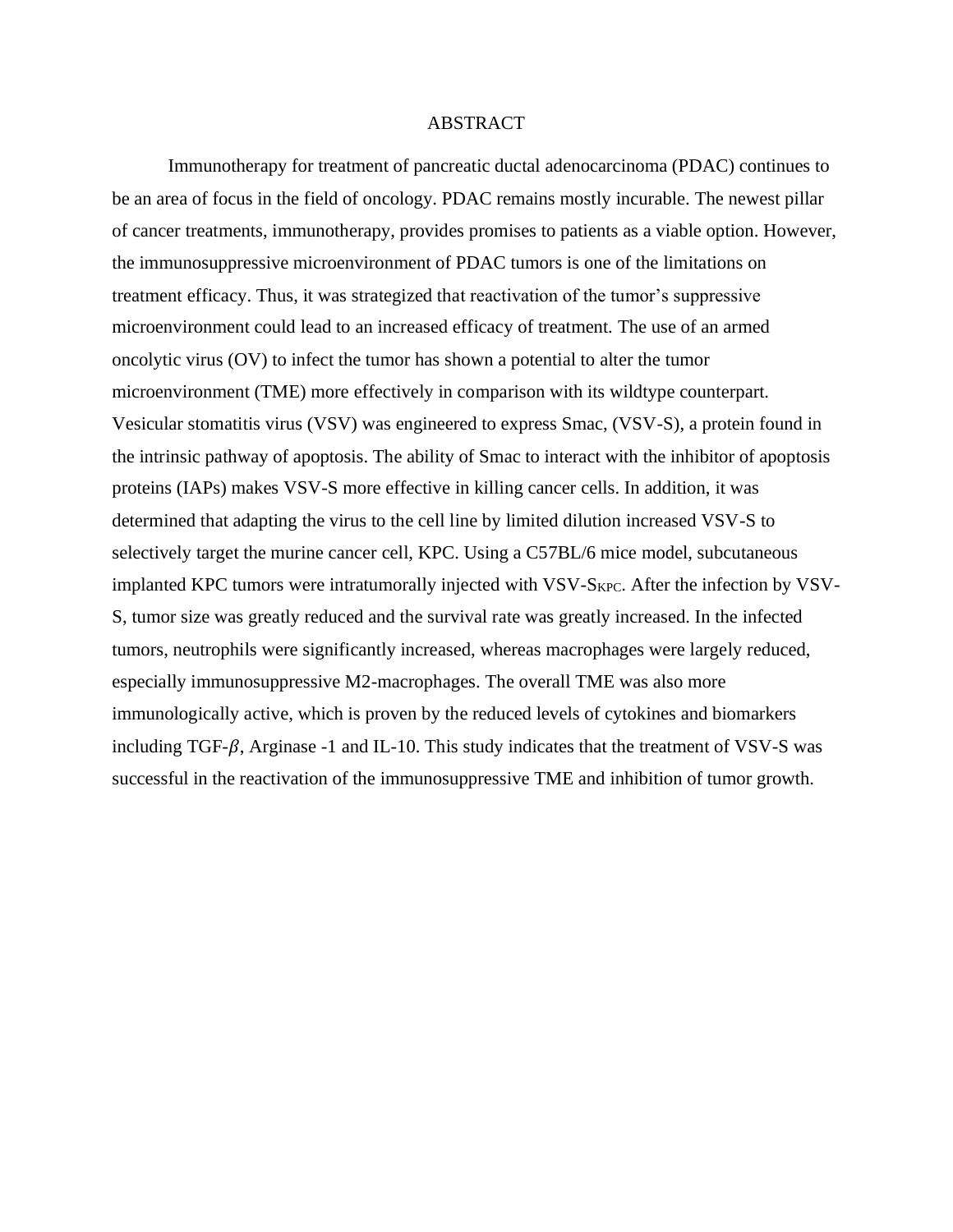INDEX WORDS: pancreatic cancer, apoptosis, VSV-S, macrophages, cytokines,

microenvironment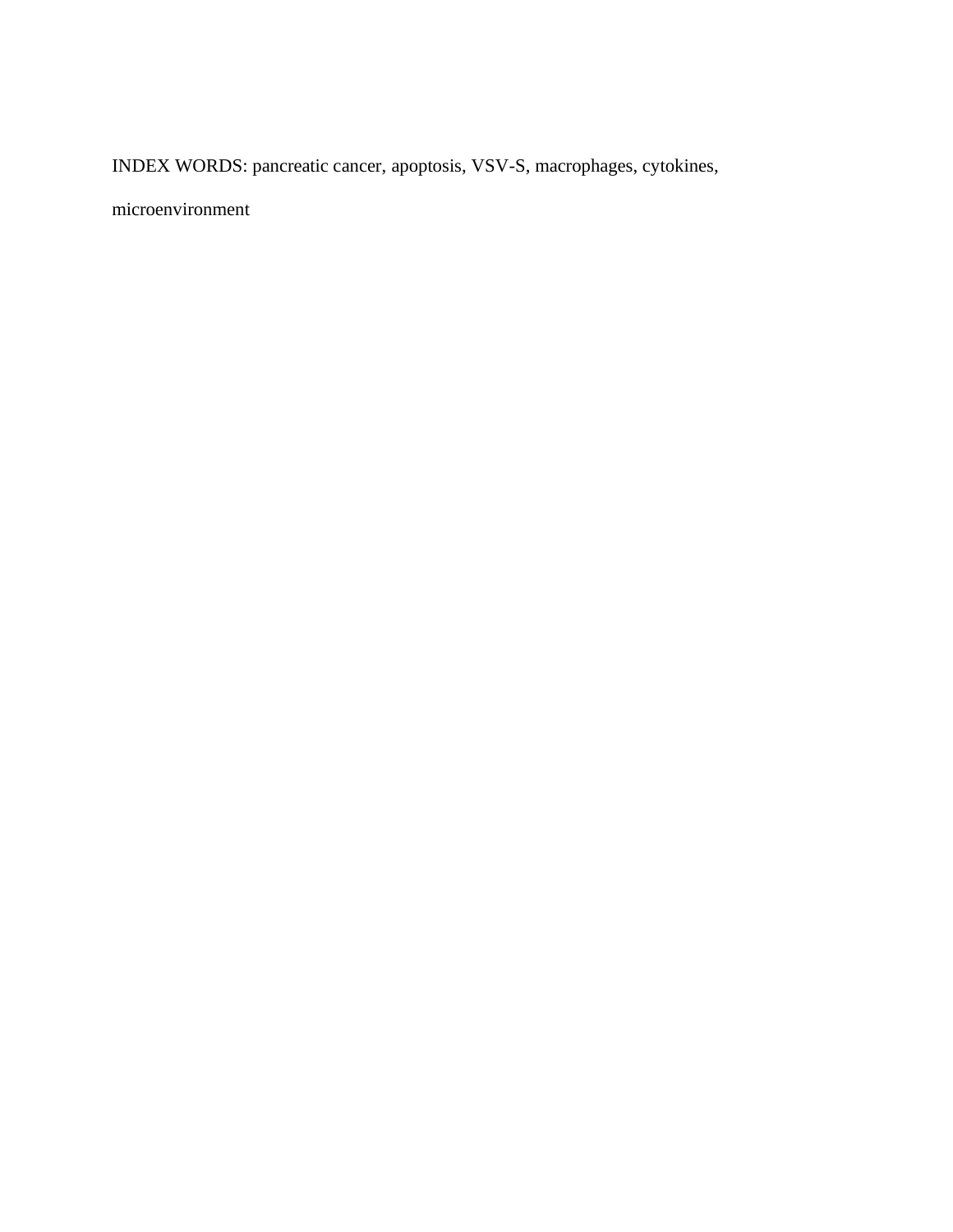Copyright by Breona T. Luker 2021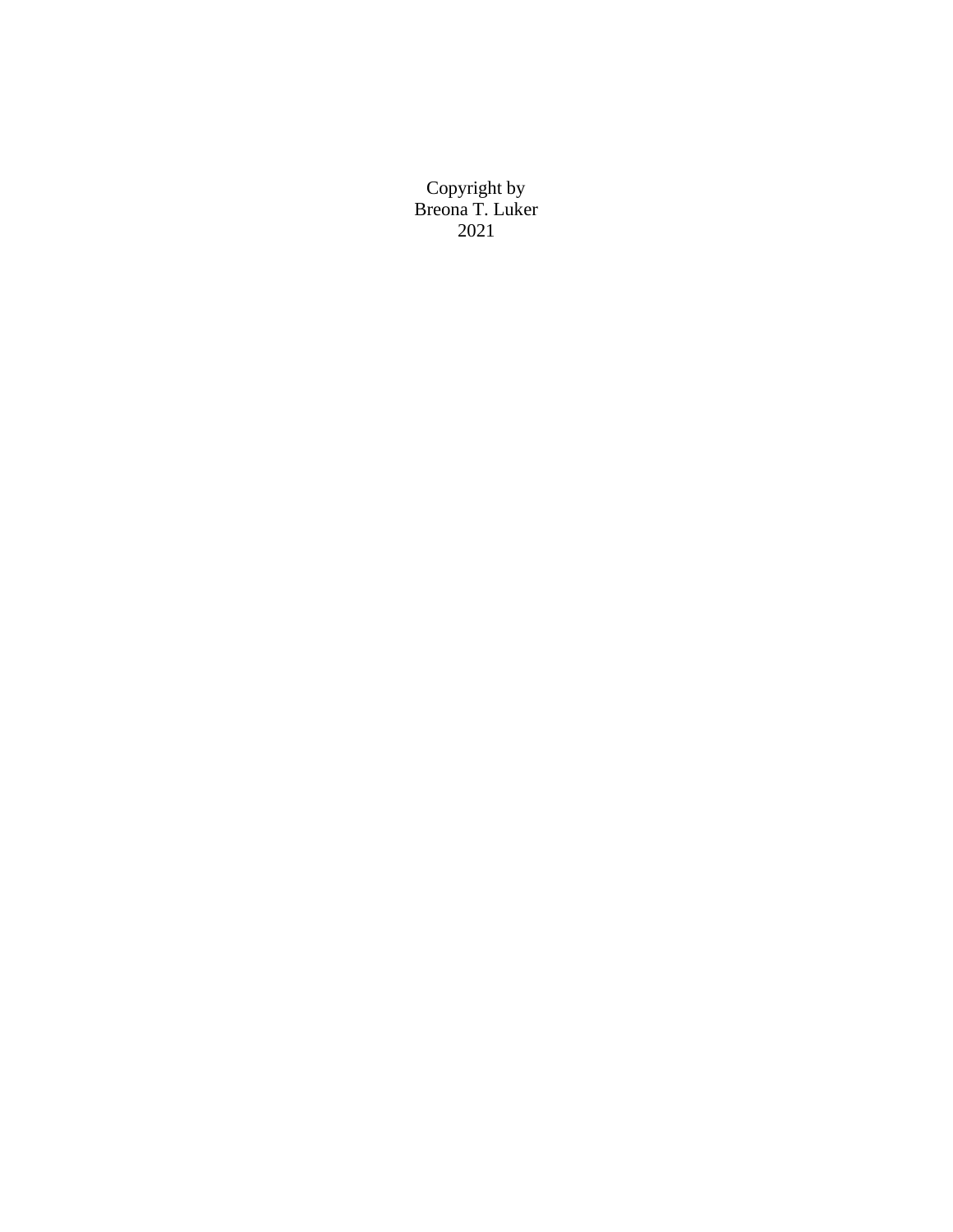Enhancement of Anti-tumor Efficacy of an Armed Oncolytic Virus: VSV-SKPC

by

Breona T. Luker

Committee Chair: Ming Luo

Committee: Jenny Yang

Gregory Poon

Electronic Version Approved:

Office of Graduate Services

College of Arts and Sciences

Georgia State University

May 2021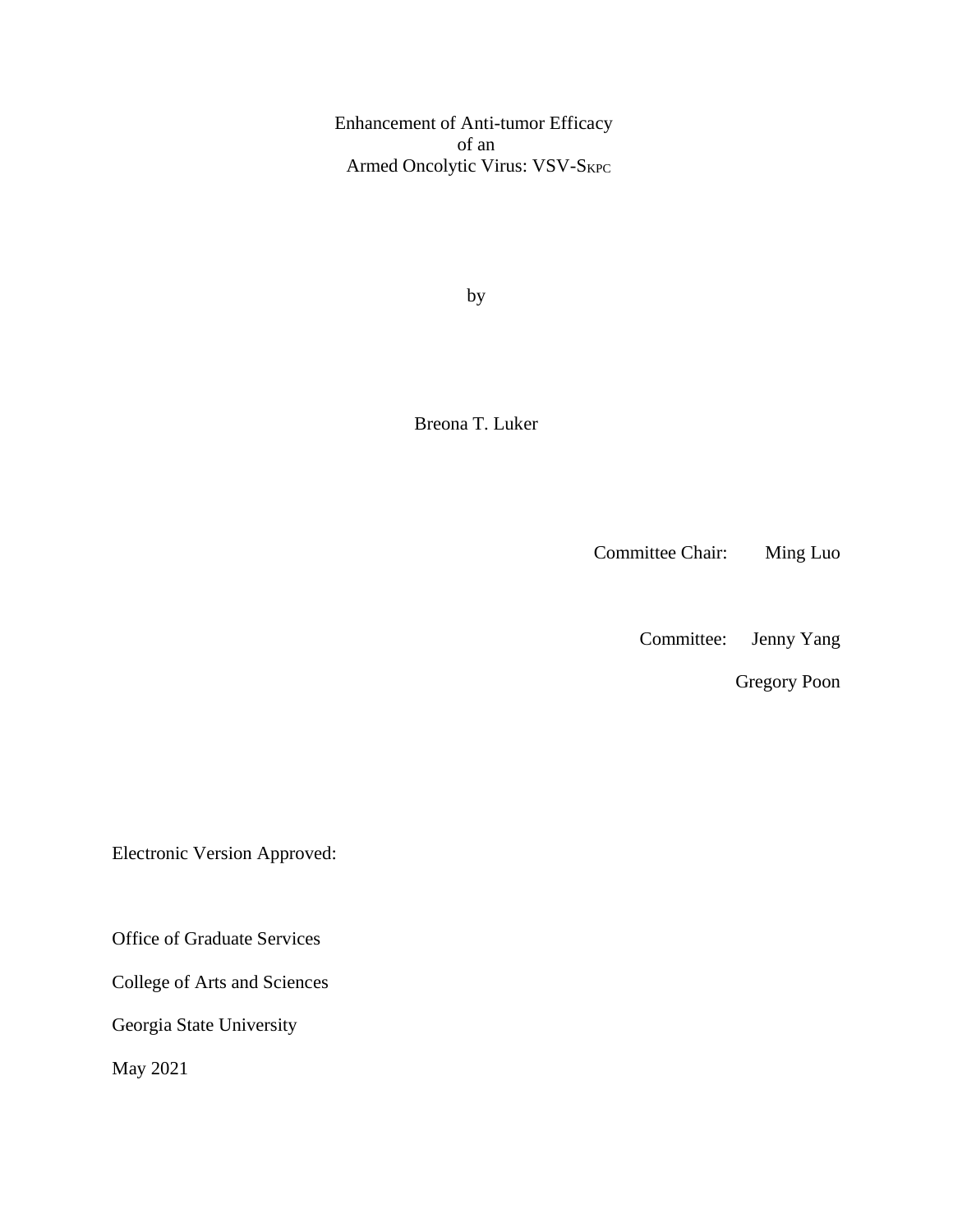# **DEDICATION**

To my daughter, Hunter Rose.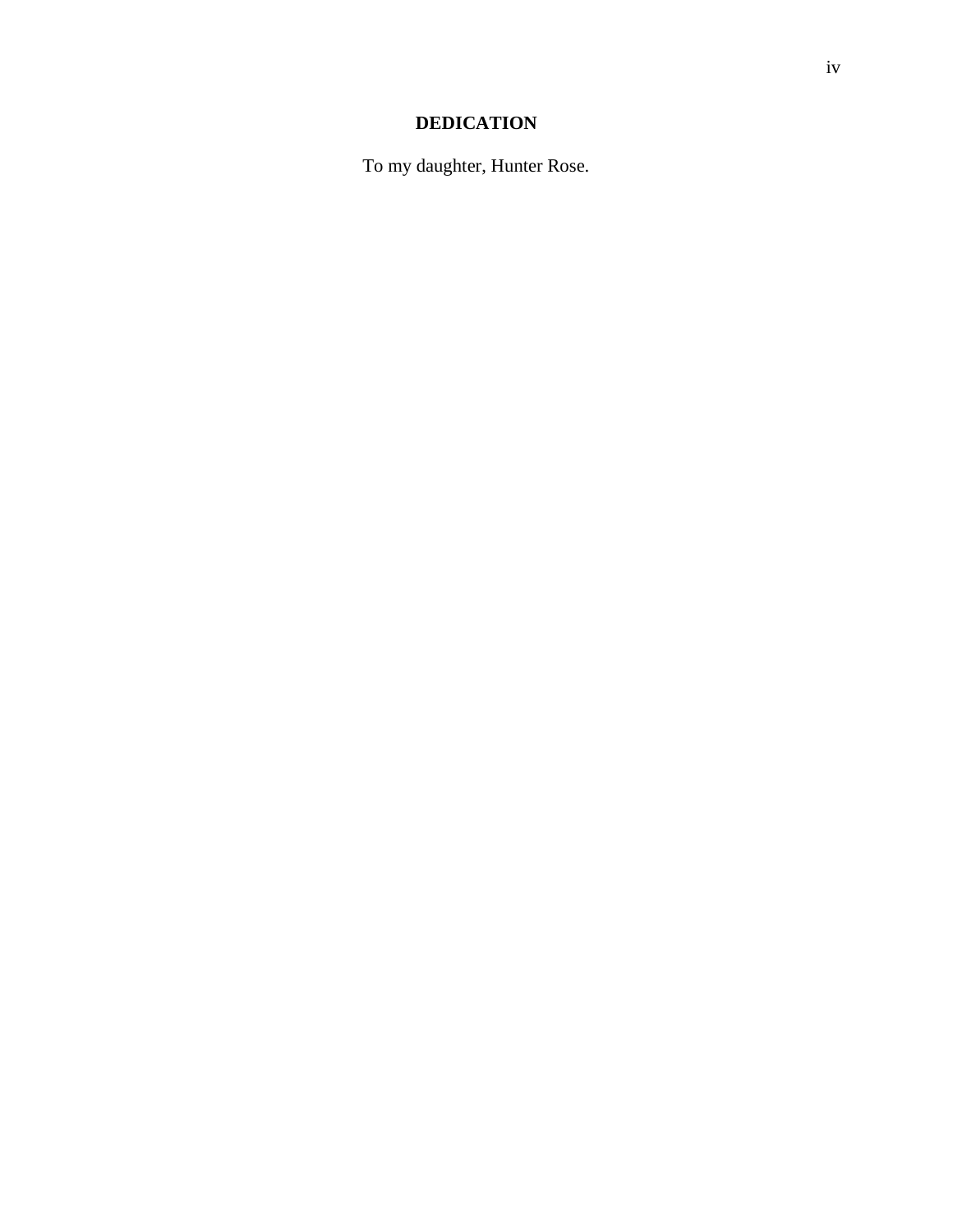#### **ACKNOWLEDGEMENTS**

I would like to sincerely thank Dr. Ming Luo for your mentorship. I would also like to thank undergraduate students, Channen Mickler and Bhavana Suresh, working alongside you has been a great learning opportunity. To the current and former graduate students in our 5th floor lab, Andrew Brown, Shelby Mcmanus, James Ross Terrell, Chelsea Severin, and Sijia Tang, thank you for your continued support. To the other contributing labs at Georgia State University, Emory University and the University of South Carolina School of Medicine thank you for your contributing efforts towards this project. Finally, I would like to thank Drs. Kensei Komatsu and Jian-Dong Li for their help in luciferase imaging.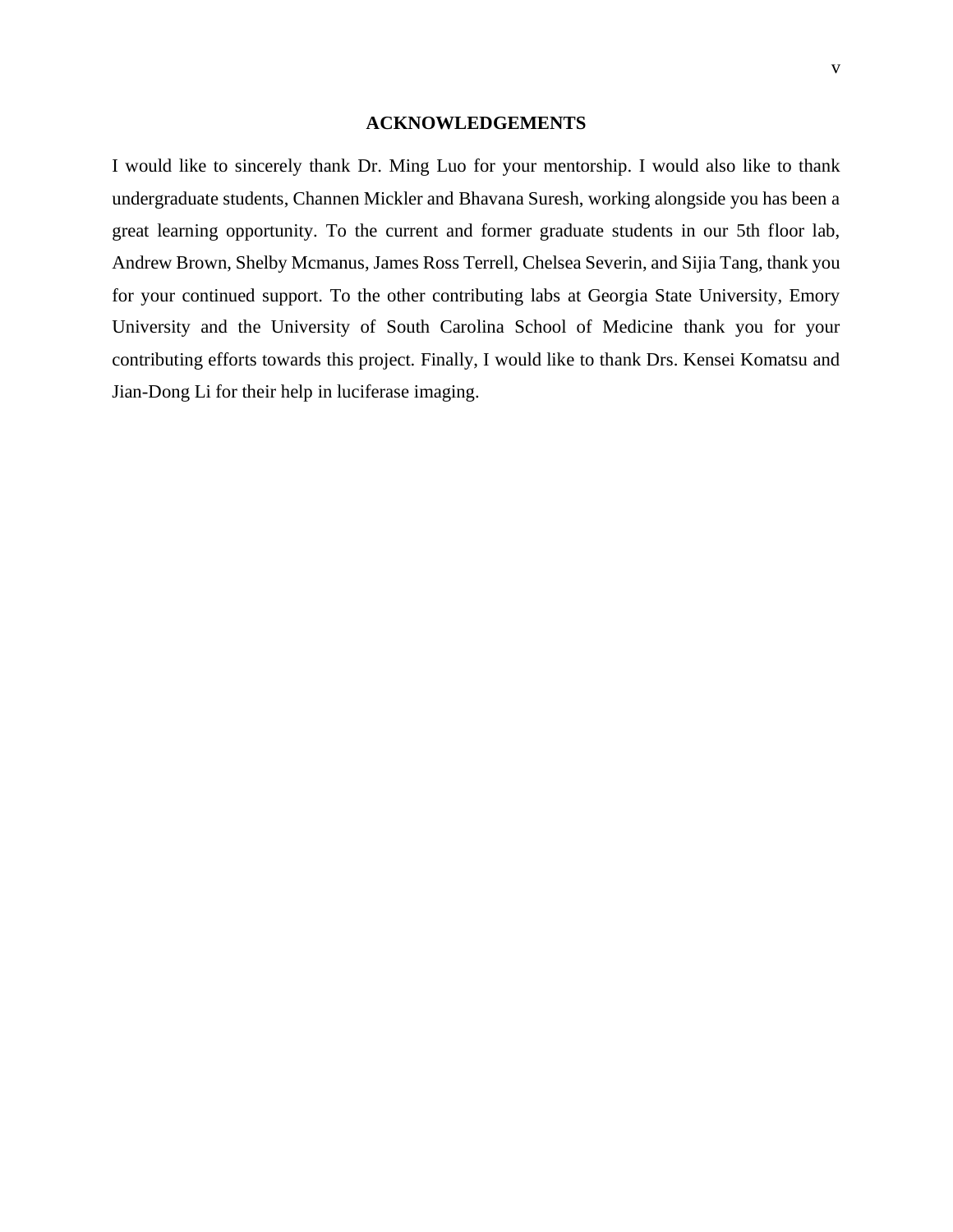# **TABLE OF CONTENTS**

| $\mathbf{1}$   |       |                                                                   |
|----------------|-------|-------------------------------------------------------------------|
|                | 1.1   | Pancreatic Ductal Adenocarcinoma (PDAC) Background Significance 1 |
|                | 1.2   |                                                                   |
|                | 1.2.1 |                                                                   |
|                | 1.3   |                                                                   |
|                | 1.3.1 |                                                                   |
| $\overline{2}$ |       |                                                                   |
|                | 2.1   |                                                                   |
|                | 2.2   |                                                                   |
|                | 2.3   |                                                                   |
| 3              |       |                                                                   |
|                | 3.1   |                                                                   |
|                | 3.2   |                                                                   |
| 4              |       |                                                                   |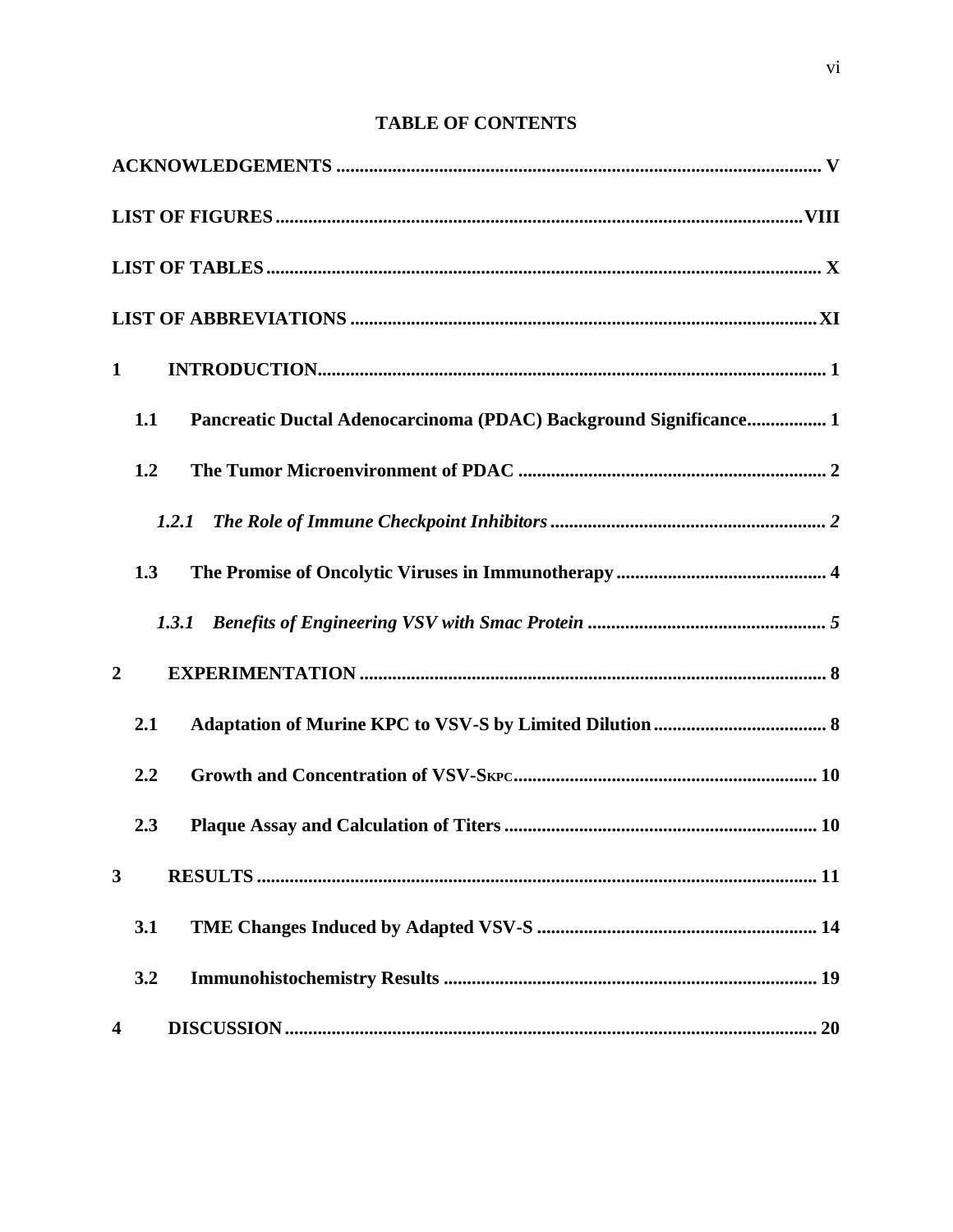|    | 4.1 | Evaluate antitumor applications of VSV-S <sub>KPC</sub> in the syngeneic model for |     |
|----|-----|------------------------------------------------------------------------------------|-----|
|    |     |                                                                                    |     |
|    | 4.2 |                                                                                    |     |
| 5. |     |                                                                                    |     |
|    |     |                                                                                    | .25 |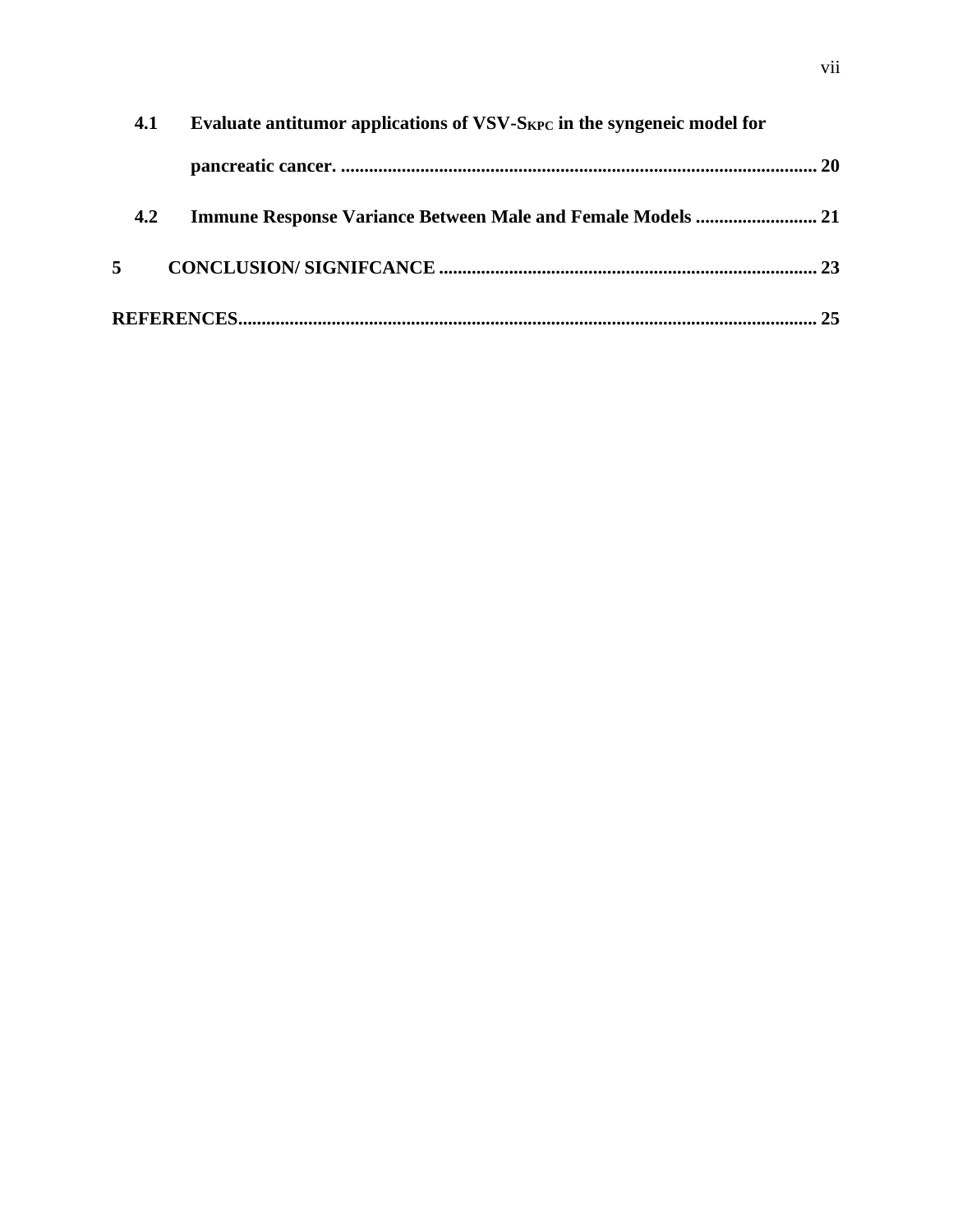# **LIST OF FIGURES**

| Figure 2: VSV and the insertion of a transgene between M and G nucleoproteins in the negative |
|-----------------------------------------------------------------------------------------------|
|                                                                                               |
|                                                                                               |
|                                                                                               |
| Figure 5: Tumor microenvironment (TME) analysis. (i) Flow cytometry of isolated male and      |
| female tumor cells after 2 days of treatment with intratumoral injection of VSV-S or          |
|                                                                                               |
| Figure 6: Tumor microenvironment (TME) analysis. (i) Flow cytometry of isolated male and      |
| female tumor cells after 8 days of treatment with intratumoral injection of VSV-S or          |
|                                                                                               |
| Figure 7: C57BL/6 Female Tumor by Luciferin on the Initial day of Injection of VSV-SKPC, Day  |
|                                                                                               |
| Figure 8 Size of KPC_luc Tumor in C57BL/6 Male Models with Black Line Representing the        |
| Control Mice and Red Line Representing Treated Mice. Blue Arrow Represents Days of            |
| Injection of Anti-PD-1 and Black Arrows Represent Injection of VSV-S <sub>KPC</sub> 12        |
| Figure 9 Size of Tumor in C57BL/6 Male Models; Black Line Representing the Control Mice       |
| and Red Line Representing Treated Mice. Blue Arrow Represents Days of Injection of            |
|                                                                                               |
| Figure 10 IHC Staining Results For PDAC of Cytokine IL-10 Expression in C57Bl/6 Model, A.     |
|                                                                                               |

[Female 10 days; B. Female 20 days; C. Female treated 10 days; D. Female treated 20](#page-31-0)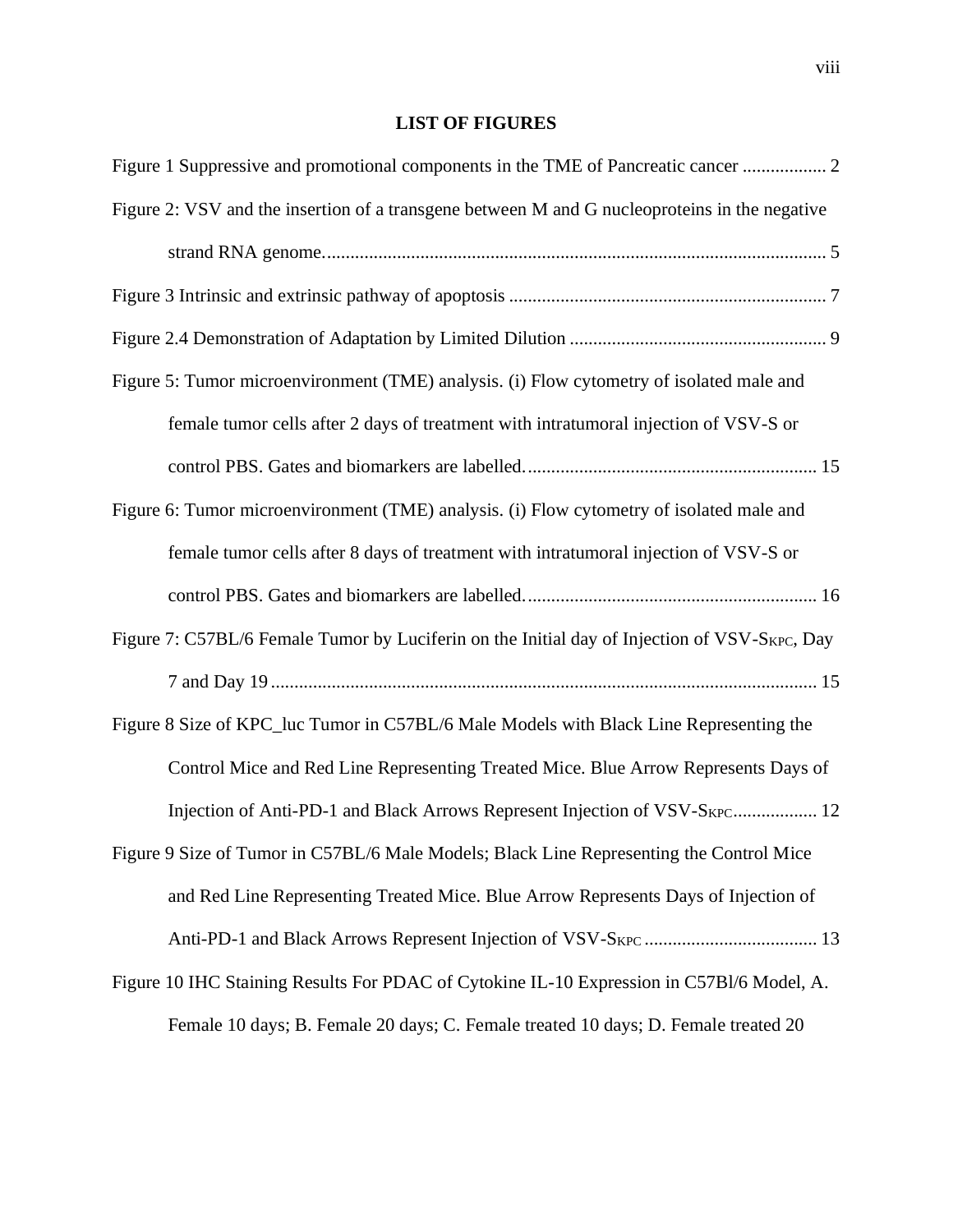| days; E. Male 10 days; F. Male 20 days; G. Male treated 10 days; H. Male treated 20 |  |
|-------------------------------------------------------------------------------------|--|
|                                                                                     |  |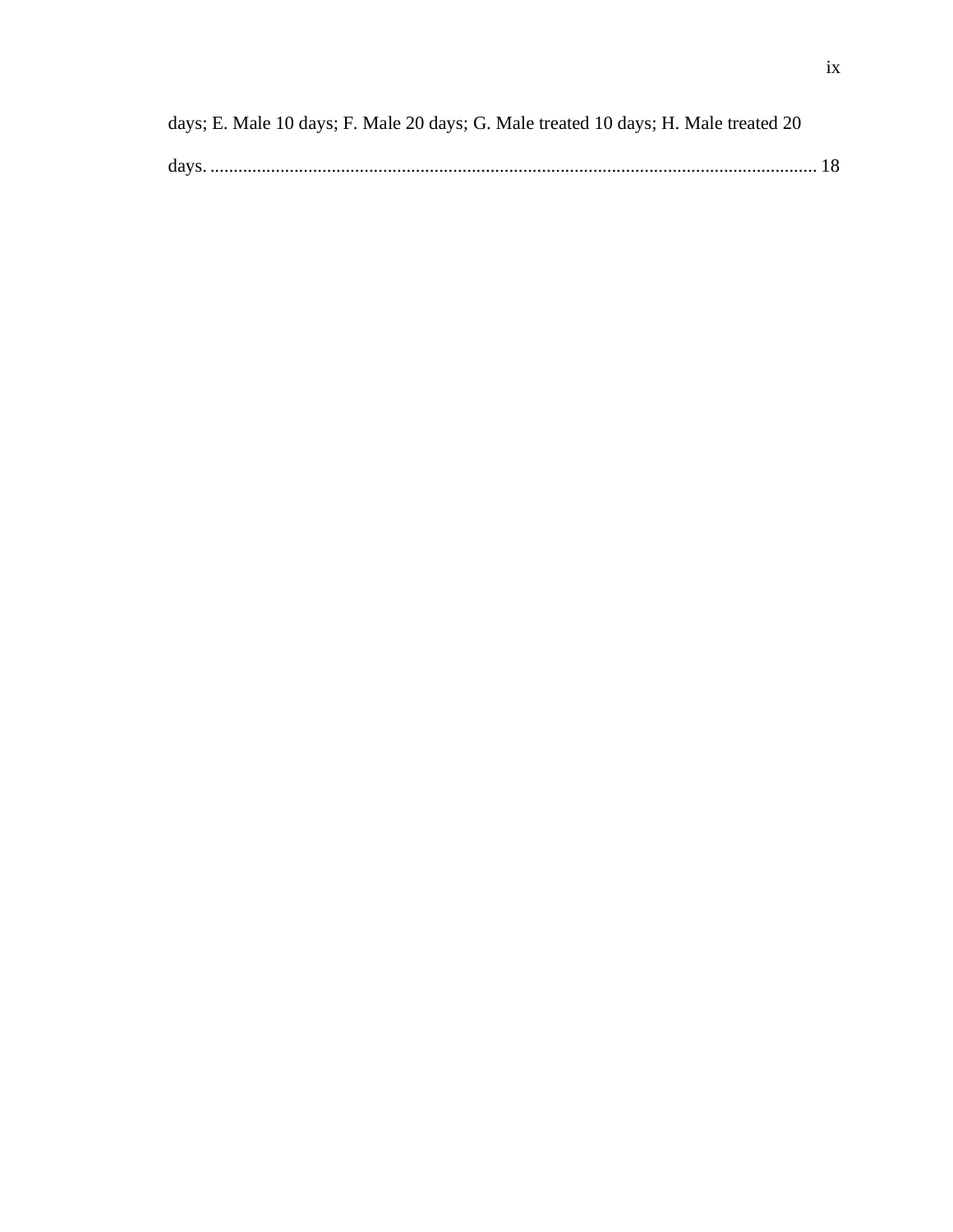| <b>LIST OF TABLES</b> |  |
|-----------------------|--|
|                       |  |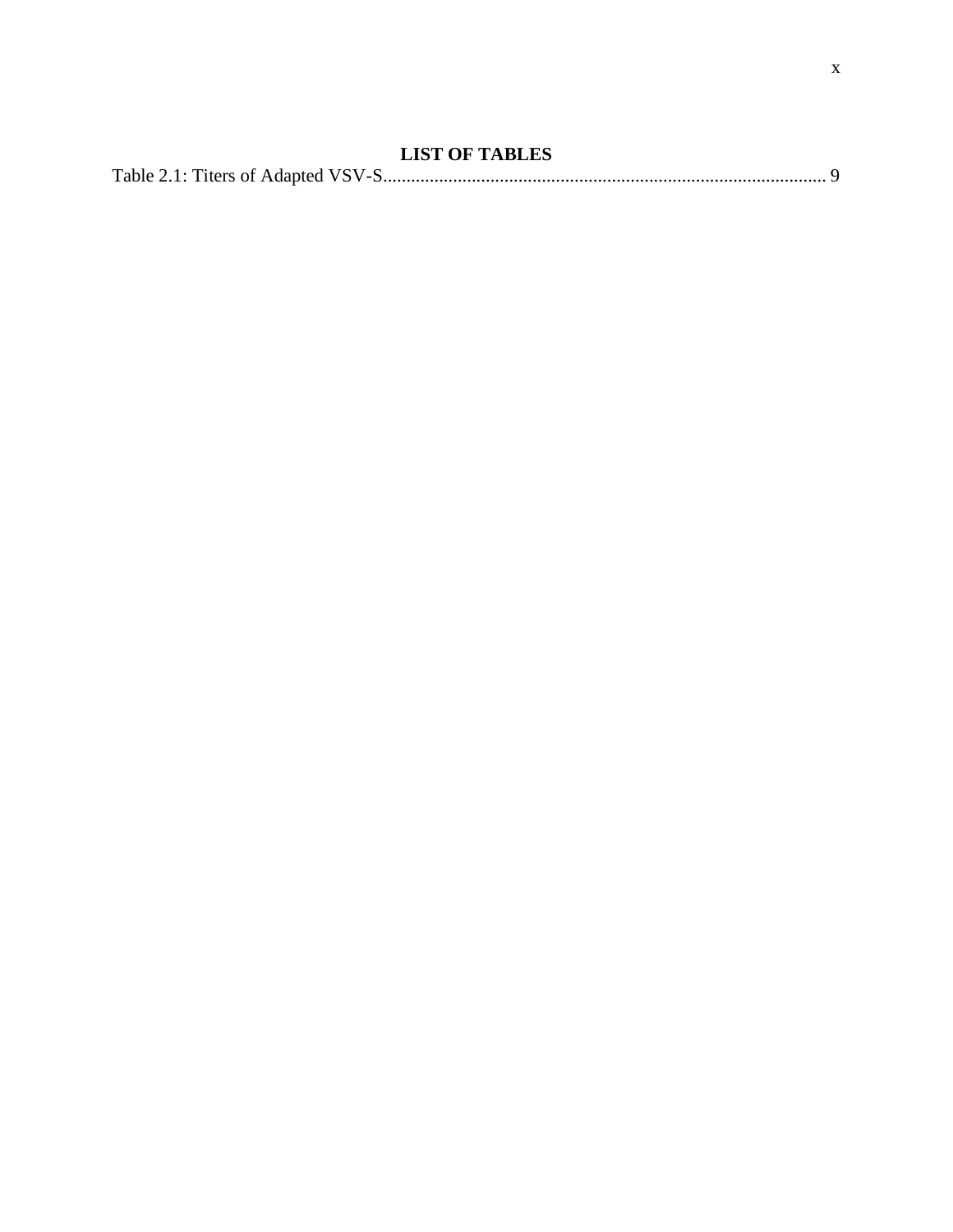# **LIST OF ABBREVIATIONS**

- VSV-S: Vestibular stomatitis virus-SMAC
- PD-L1: Programmed Death Ligand-1
- SMAC: SMAC Mimetics
- IAP: Inhibitor Apoptosis Proteins
- TNF: Tumor Necrosis Factor
- TME: Tumor Microenvironment
- PC: Pancreatic Cancer
- MHC: Major histocompatibility complex
- IHC: Immunohistochemistry
- OV: Oncolytic Virus
- TAM: Tumor associated macrophages
- PFU: Plaque forming unit
- PDAC: Pancreatic Ductal Adenocarcinoma
- IL-10: Interleukin-10
- TGF- $\beta$ : Transforming Growth Factor-Beta
- CAF: Cancer-associated fibroblast
- ECM: Extracellular matrix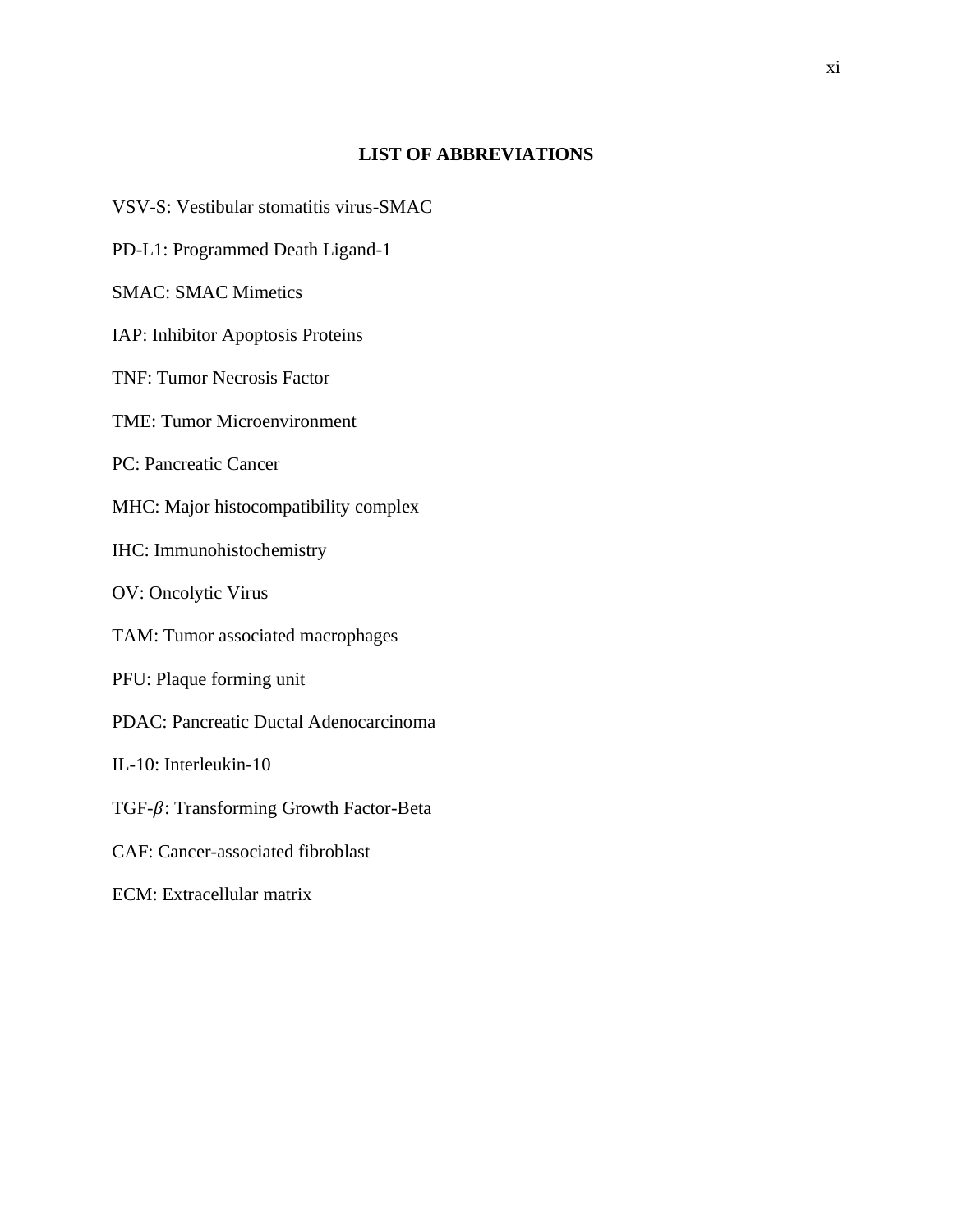#### **1 INTRODUCTION**

#### **1.1 Pancreatic Ductal Adenocarcinoma (PDAC) Background Significance**

Pancreatic Ductal Adenocarcinoma (PDAC) has an average 5-year survival rate of less than 10%; surgery is the only possible cure for the disease but the time of diagnosis is key for successful results. For most patients, surgical removal of the tumor is not possible because the early stages of the disease can easily be missed on a CT scan. This is due to the similar attenuation between the diseased pancreas and a healthy pancreas. Approximately 30% of patients with the disease present at late stages where the tumor has begun to metastasize. Aside from the late stage diagnosis with PDAC, the disease is also lethal because of aggressive growth and therapy resistance [1]. Moreover, other treatments such as chemotherapy have shown median overall survival rates for late-term PDAC.

Combination of 5-fluoruracil (5-FU), leucovorin (LV), irinotecan, and oxaliplatin (FOLFIRINOX) and gemcitabine-nab-paclitaxel has improved survival for patients with early stages of the disease. However, a significant amount of trials with other combination therapies, with the addition of drugs targeting new pathways, have yet to improvement cancer treatment. Recently, novel immunotherapies have provided promising results in solid tumors such as melanoma and renal cell carcinoma. Clinical success is due to the immune checkpoint inhibitors and adoptive cell therapy activity in these cancer types. This new pillar of cancer treatment is widely used to combat several types of diseases but immunotherapy-based treatment in PDAC has yet to prove valuable. In clinical trials of anti-PD-L1 and anti-CTLA-4 antibodies, positive responses were infrequent. This type of cancer has an immune-suppressive and therapy-resistant microenvironment. To overcome these challenges, reactivation of the immunosuppressive tumor microenvironment (TME) is an important approach [2].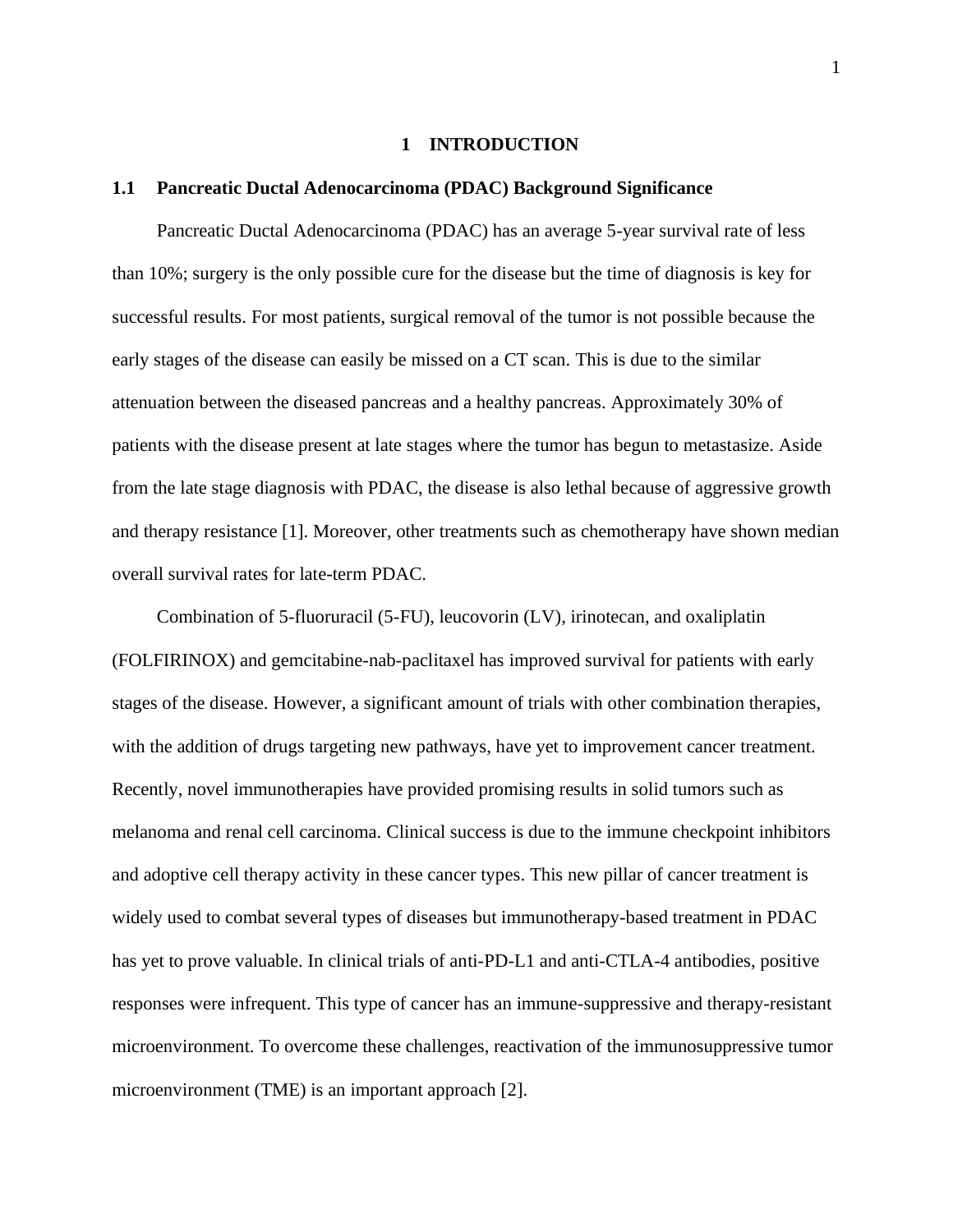# **1.2 The Tumor Microenvironment of PDAC**

PDAC is far less accessible by immunotherapy for a multitude of reasons. One is the stromal desmoplastic reaction where the cancer invasion induces new matrix formation by activation of stromal cells. The invasion of epithelial tumor cells into the underlying connective tissue stroma causes dynamic changes to its microenvironment (Figure 1.1). The reaction causes negative regulation in immune responses and the immune suppressive tumor microenvironment (TME) suppresses antitumor T cells with the infiltration of myeloid derived suppressive cells and Treg cells. Activated antitumor T cells are also eliminated by PDAC directly in a process known as "immune privilege" [3].



#### *1.2.1 The Role of Immune Checkpoint Inhibitors*

<span id="page-15-0"></span>Figure 1.1: Suppressive and promotional components in the TME of Pancreatic cancer

The TME is a complex meshwork of extracellular matrix (ECM) macromolecules that are filled with a collection of cells like cancer-associated fibroblasts (CAFs) [4]. Its presence in the desmoplastic stroma in PDAC promote tumor growth, cell invasion and metastasis. The immunosuppressive Treg cell, myeloid- derived suppressor cells and tumor-associated macrophages (TAM) suppress the CD8<sup>+</sup> T cells (Figure 1.1). Transforming growth factor- $\beta$  $(TGF-\beta)$ , a highly pleiotropic cytokine, suppresses the T cell and promotes tumor growth. Cytokine interleukin-10 (IL-10) promotes the CAFs that are responsible for metastasis, a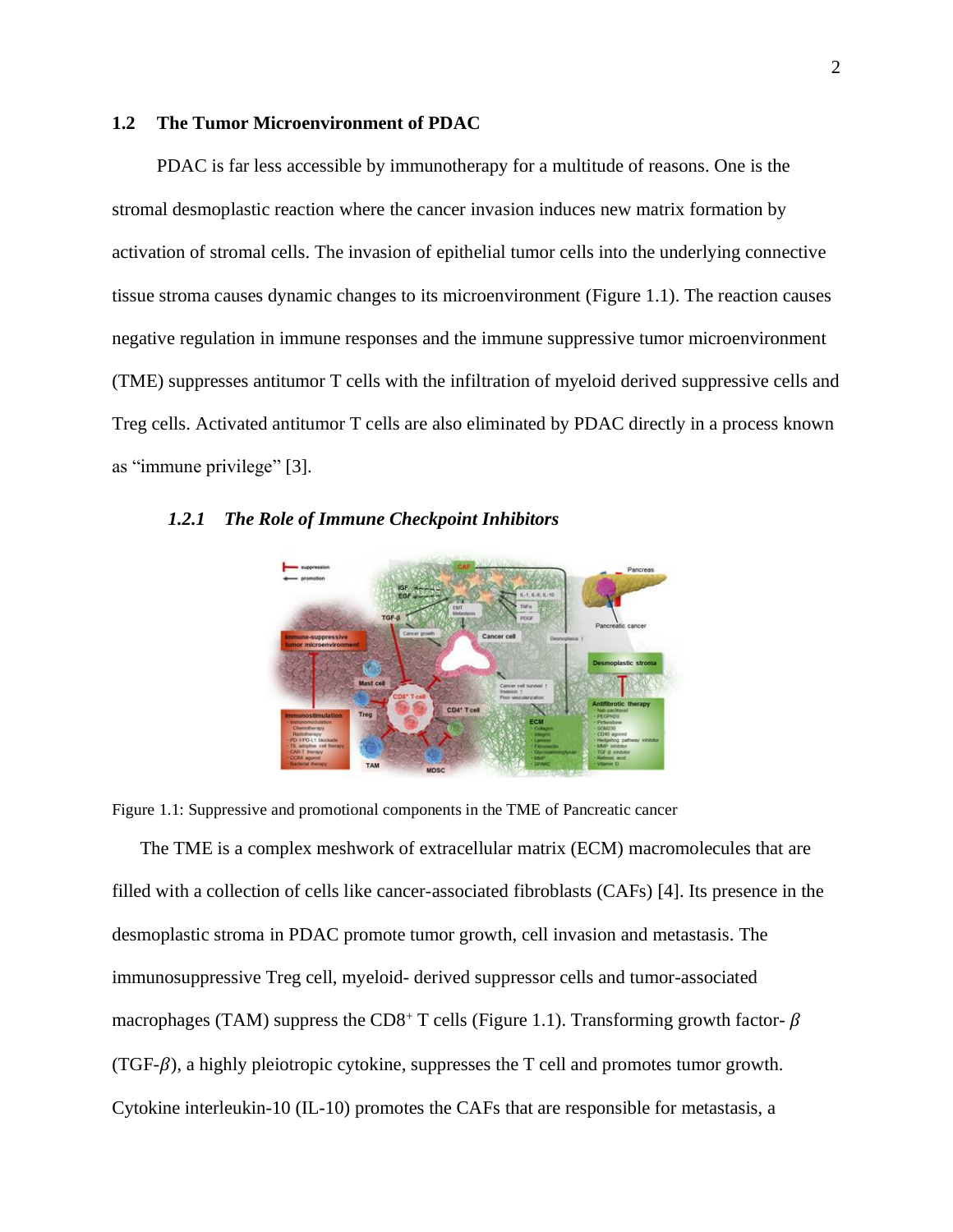prominent challenge in PDAC diagnosis. More devastatingly, an overexpression of arginase is a poor prognostic factor in a wide variety of cancers, specifically PDAC. Since myeloid cells are major contributors to immune defense against pathogens and play a role in tissue remodeling, cells associated with strong immunosuppressive functions have been termed myeloid-derived suppressor cells (MDSCs). These cells express high levels of arginase which, plays an opposite role in immune response and is one of the main mechanism of immunosuppression. A reduction in these levels has the potential to make the TME more immunologically active.

Anti-PD-1/PD-L1, immunotherapy treatments for advanced melanomas aim to block a pathway that shields tumor cells from immune responses. Anti PD-1 is an immune checkpoint inhibitor that activates tumor specific  $CD<sup>+</sup> T$  cell responses. The antibody provides a new path for therapy with emerging potential. The utilization of the antibodies have shown promising results in clinical treatments. It also shows a correlation between the burden of tumor mutation and CD8<sup>+</sup> T cells with PD-1 and PD-L1 expression levels in the TME.

CD8 <sup>+</sup> T cells are a critical subpopulation of major histocompatibility complex class I (MHC) restricted T cells and help mediate adaptive immunity [3]. Low expression of MHC-I molecules makes it difficult to mark infected cells since foreign antigens present on the complex. The lack of T cell immunity is the main reason the immune checkpoint blockade is therapeutically ineffective in PDAC. Additionally, a reactionary immune response is a result of the tumor antigenic strength. Hence, immunogenicity prediction by neoantigen quality metrics shows a correlation to the survival of patients with the disease. To account for these challenging conditions, a combination of chemotherapy or radiation with immunotherapy are in clinical trial stages to determine viability.[4].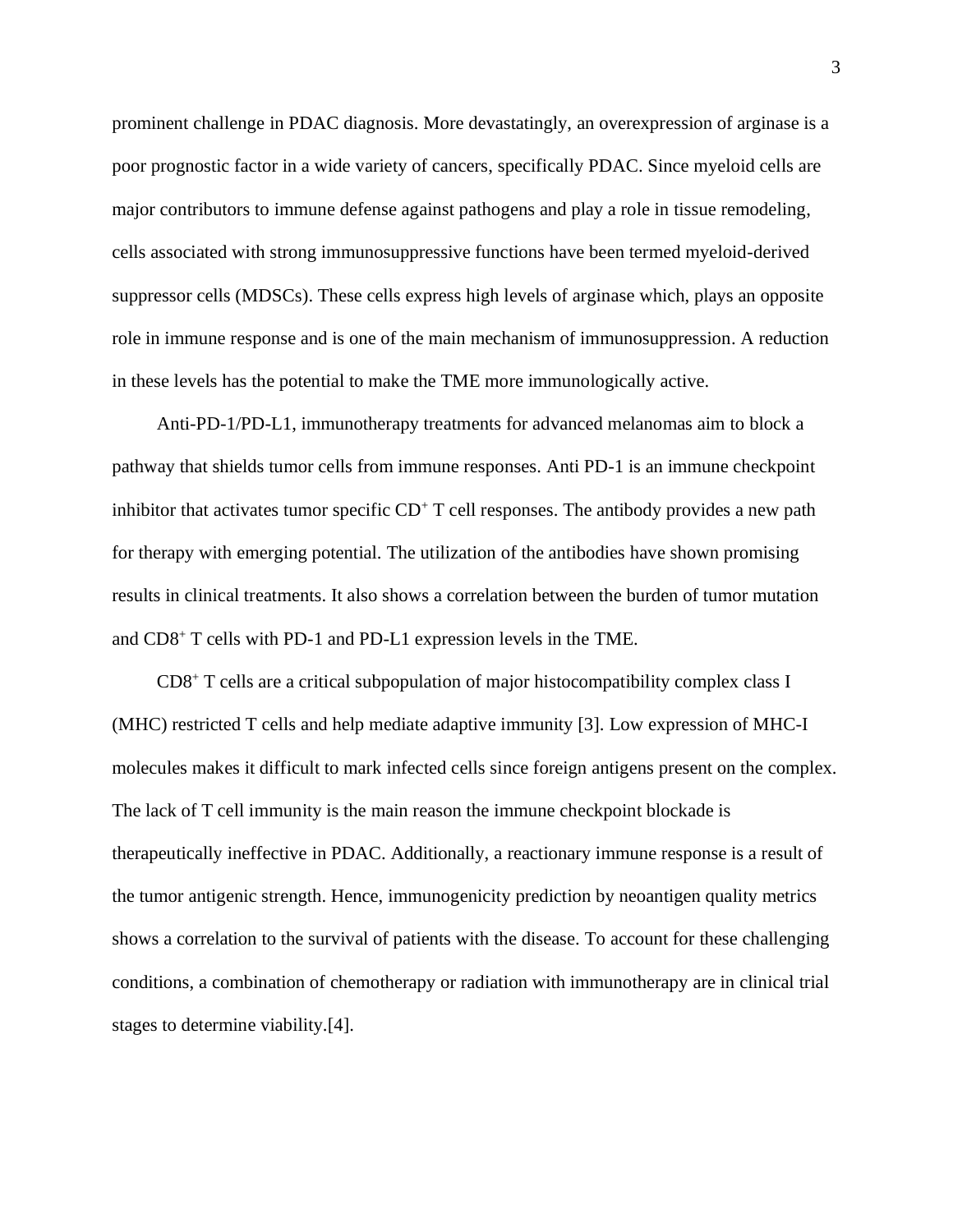Currently, a new therapy has been introduced as an option to improve the efficacy of immunotherapy. Especially in combination with other successful treatments. The efficacy of anti-PD-1 treatment was drastically enhanced with the combination of a oncolytic virus (OV), T-Vec (an engineered herpes virus), in clinical trials with breast cancer. The combination treatment increased CD8<sup>+</sup> T cells and heightened the PD-L1 protein expression level. Based on the success of the trial utilizing OVs as an immunotherapy treatment, the potential to treat other more difficult cancer types with a virus is promising [4].

#### **1.3 The Promise of Oncolytic Viruses in Immunotherapy**

One approach to exploit the immune system for cancer immunotherapies is to introduce a OV to the tumor. Infection of the tumor by an OV has the potential to induce immune infiltration to change the TME. Both the innate and adaptive immune systems are involved in cancer cell immunosurveillance and destruction [5]. Changes in the TME of a solid tumor by an OV can enhance the anti-tumor immunity and release neoantigens. Efficacy enhancements were observed with the introduction of OVs in *in vitro* breast cancer studies. Cell viability, after 36 hours of wild type vesicular stomatitis virus (wt VSV) infection, showed a decrease across several breast cancer cell lines. The enhancements in the study demonstrate how the use of an OV has the propensity to be a success option for treatment. The mechanism for introducing OVs to a TME causes significant changes [5]. Infiltrating the TME causes changes that can alter the progression of the tumor, since the condition of its microenvironment is key for its cell growth success. Despite the clinical success some cases have experienced with reduction in tumor size and ceased metastasis, 'cold cancers' remains resistant to a wide range of infections. By introducing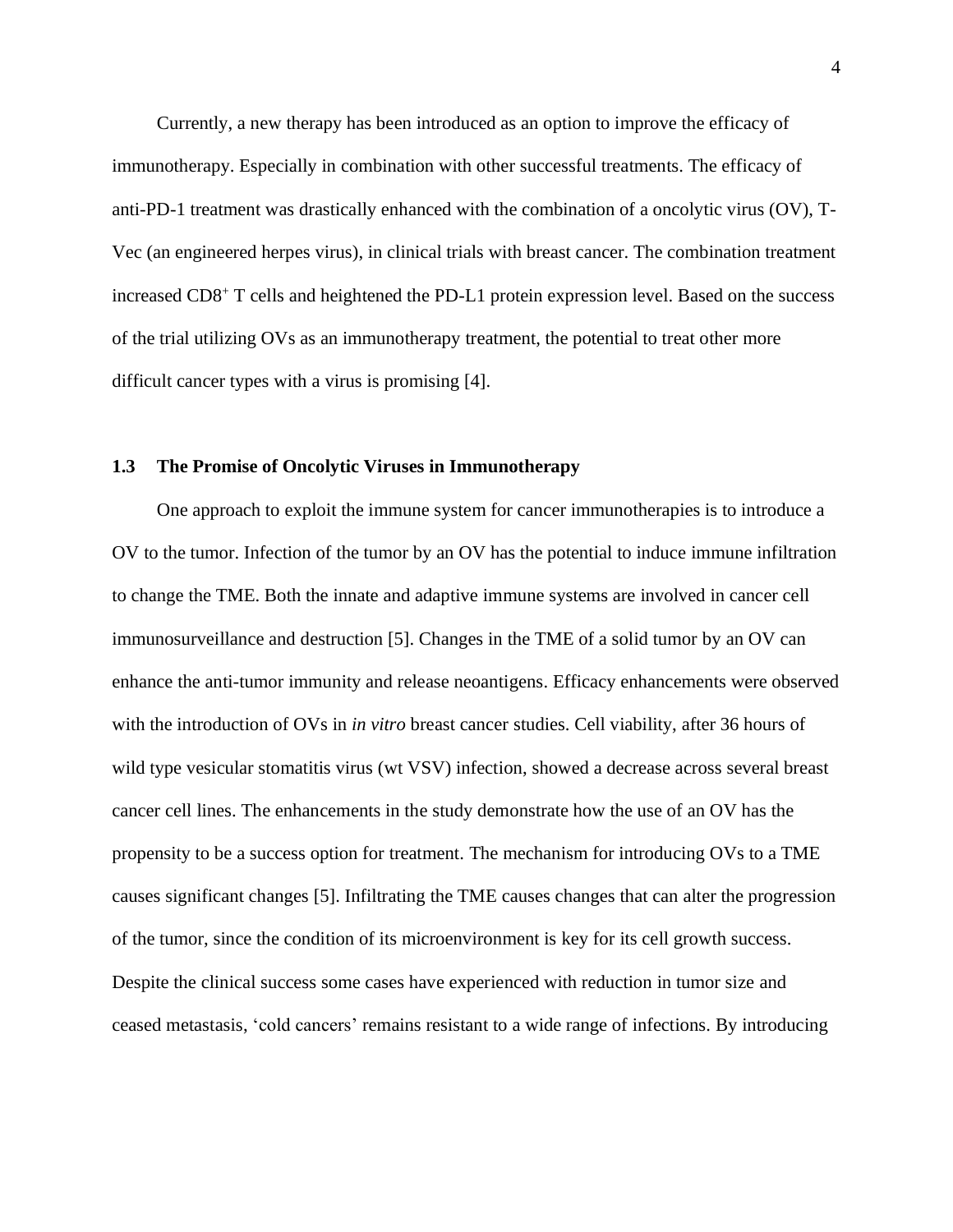a protein that induces adequate apoptosis with the OV, 'cold cancers' can dynamically be changed to 'hot cancers' for successful immunotherapy treatment [6].

#### *1.3.1 Benefits of Engineering VSV with Smac Protein*

In a study using an EMT6 breast carcinoma model, wt VSV infection induced cytokine and chemokine secretion which promoted CD8<sup>+</sup>T cell tumor infiltration. The combination of the OV with a Smac mimetic, LCL161, reinvigorated the exhausted CD8<sup>+</sup> T cells and polarized the tumor-associated macrophages (TAM) to the M1- like macrophages, which initiate immune response[6]. The results of the oncolytic VSV infection to the EMT6 tumor suggest that the effects could be enhanced if the microenvironment of the tumor is altered. Hence, a transgene encoding Smac was inserted directly into the genome of VSV.



<span id="page-18-0"></span>Figure 1.2: VSV and the insertion of a transgene between M and G nucleoproteins in the negative strand RNA genome.

VSV is a negative RNA strand virus that has a broad cellular tropism. The receptor for VSV is the low- density lipoprotein (LDL) and its homologs, which renders VSV's ability to infect a wide range of cells. The genome of VSV (Figure 1.2) is a single-strand RNA enwrapped in the nucleocapsid. From the  $3^0$  end, there are five viral-encoded genes: N, P, M, G, and L representing nucleocapsid, phosphoprotein, matrix, glycoprotein, and the L protein. The level of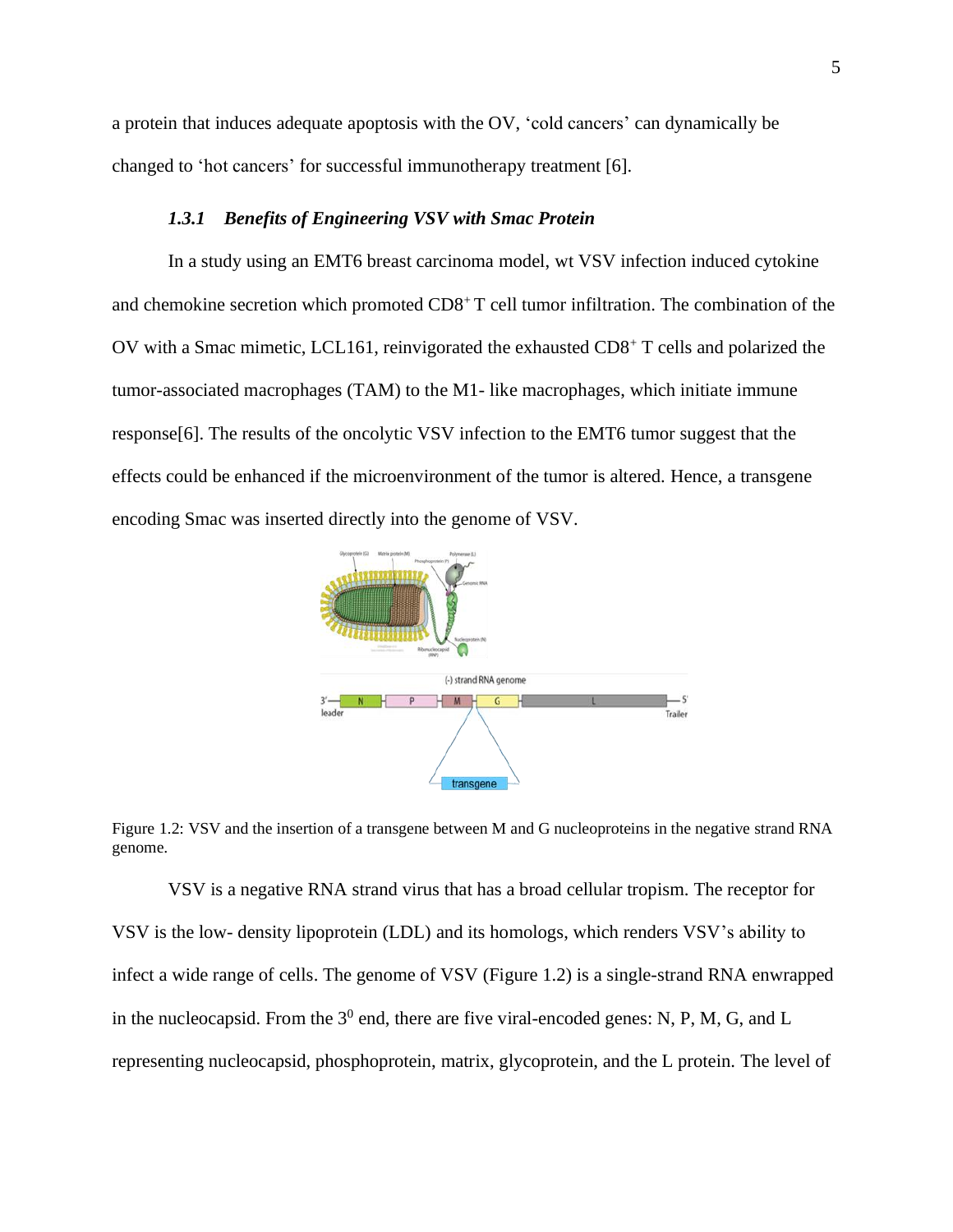mRNA transcription decreases from N to L, with about 30% reduction compared to the preceding gene [7].

The products of N, P, and M are required to be expressed proportionally for efficient viral replication and assembly. So, the Smac transgene was inserted between M and G to allow for expression after the viral replication was established. The multi-cycle growth curve of VSV-S was compared to that of wt VSV. The final titer of VSV-S was similar to that of wt VSV, but its growth rate was a little higher in the initial stage of infection. The average plaque size of VSV-S infection was larger than that of wt VSV, which indicates that insertion of the Smac gene in VSV genome between M and G did not compromise VSV growth in cell culture [7].

VSV-S, as a viral vector for Smac expression in tumor cells to induce adequate apoptosis, is effective [8]. The second mitochondria-derived activator of caspase (SMAC) is a protein associated with the mitochondrial outer membrane. Smac plays a key role in apoptosis pathways by interacting with the inhibitor of apoptosis proteins (IAPs). During apoptotic stress, Smac in the outer membrane of the mitochondria is released into the cytosol and mitigates the activities of IAPs: cIAP1, cIAP2, XIAP, survivin, NAIP, ML-IAP and BRUCE. Once released by the mitochondria, Smac interacts with various IAPs to release their inhibition of the intrinsic apoptotic pathway by allowing caspase-9 and caspase-3 to be activated, shown in Figure 1.3 [9]. Smac mimetics (SMs) enhance apoptosis in a large number of difficult cancer cell lines. Thus, its expression in VSV has the potential to change the TME to be more immunologically active.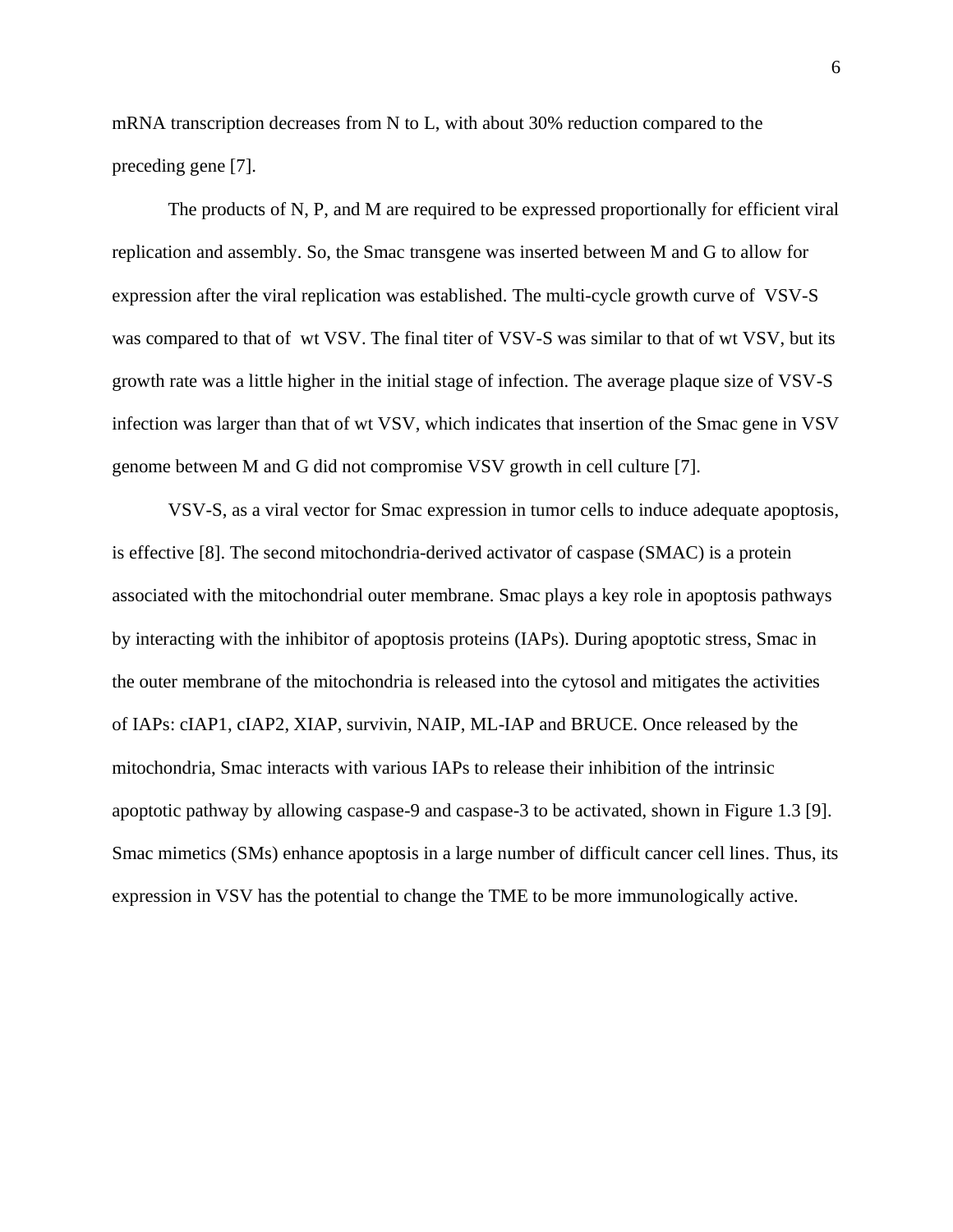

<span id="page-20-0"></span>Figure 1.3 Intrinsic and extrinsic pathway of apoptosis

SMs can sensitize tumor cells to OVs and can greatly enhance the antitumor effects when engineered together. In recent studies, the combination of Smac mimetic and an OV resulted in synergistic enhancement for the infiltration of  $CD8<sup>+</sup>$  T cells in immunosuppressed tumors [10].

Delivering Smac to the tumor cell by a viral vector, VSV, has the advantage to replicate and spread in tumor cells to express at high levels. The pharmaceutical agent can offset the upregulated expression of IAPs in tumor cells while the proteins biological functions remain consistent in comparison to being recapitulated in SMs. SMs are substrates of p-glycoprotein whom are subject to efflux via the multidrug resistance mechanism [11]. By encoding Smac into the genome of VSV, efflux by the p-glycoprotein can be eliminate as a concern. Moreover, the infection by VSV itself will trigger apoptosis, which will be synergetic with the antitumor activity of Smac. The armed OV has the potential to alter the TME more effectively in comparison with its wildtype counterpart. The ability of Smac to interact with IAPs makes VSV-S more effective in killing cancer cells. This generation of VSV-S was constructed via reverse genetics, as stated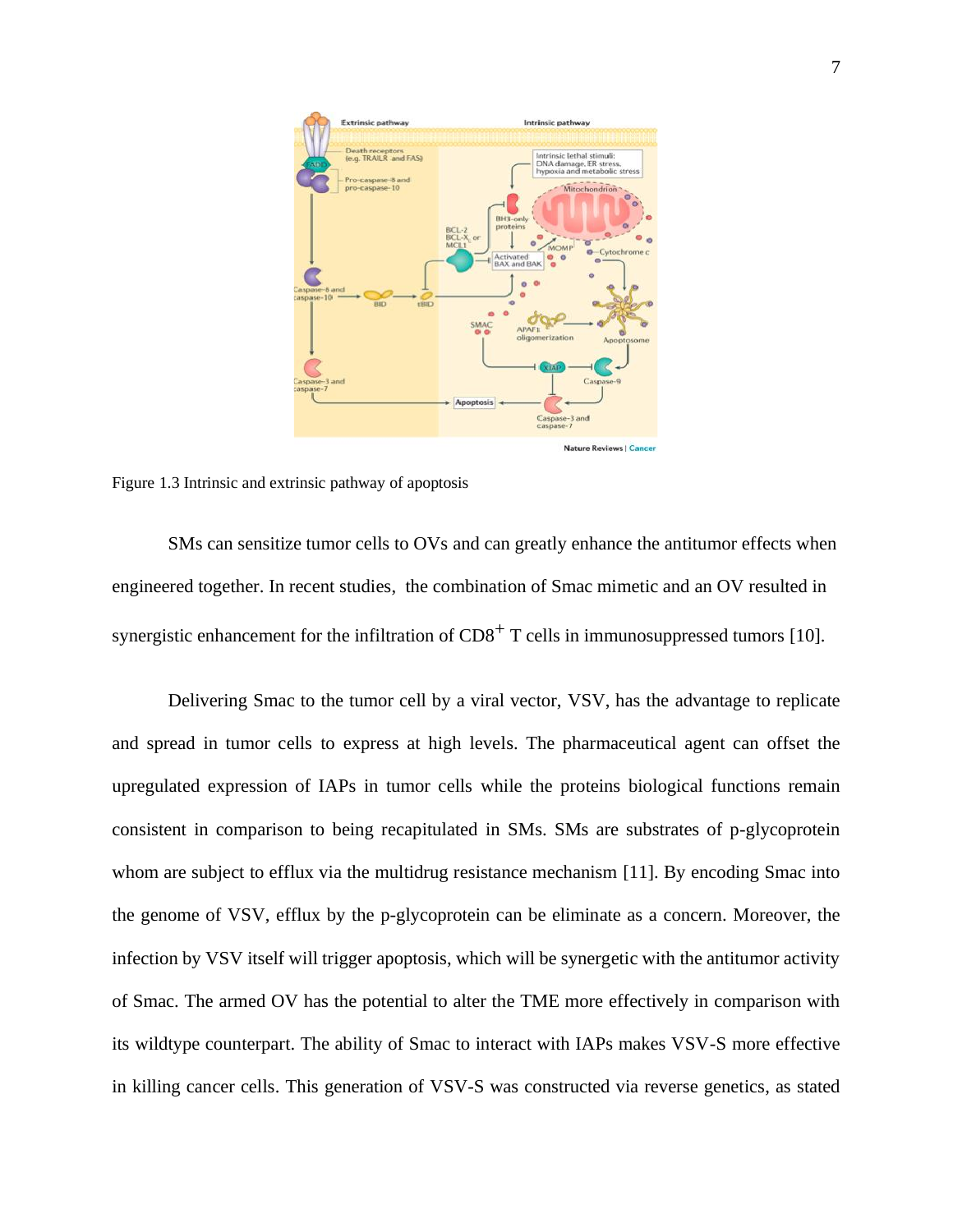previously. The transgene of Smac was cloned in the VSV genome in the cDNA vector. Lipofectamine (Thermo Fisher Scientific) co-transfection of the VSV-S cDNA with plasmid-N (pN), plasmid-P (pP), and plasmid-L (pL) into BSR cells infected with vaccinia virus expressing T7 RNA polymerase, vTF7-3, rescued VSV-S. Vectors pN, pP, and pL express the nucleocapsid, phosphoprotein, and the L protein, respectively [12]. The rescue of wt VSV by reverse genetics was also made possible by using the wild-type (WT) genomic cDNA.

#### **2 EXPERIMENTATION**

# **2.1 Adaptation of Murine KPC to VSV-S by Limited Dilution**

To strengthen the infectivity targeting PDAC cells, the virus was adapted via limited dilution. VSV-S was adapted to a pancreatic cancer cell line, KPC, that was derived from the  $Kras^{G12D}$ ; Trp53R172H; Pdx1-Cre (KPC) mouse model. Adaptation allows the virus to evolve through a series of passages either in cell culture or in an animal host [12]. A stock of VSV-S was prepped by infecting HeLa cells, a cervical cancer cell line.

In the infected HeLa cell culture medium, the titer of VSV-S was  $1.5+0.15 \times 10^6$  PFU/mL, outlined in Table 2.1. A set of VSV-S inocula was prepared by 10-fold serial dilution  $(10^{-1}$  to 10<sup>-</sup> <sup>6</sup>). The virus inocula was added to different wells of KPC cells; the strategy is shown in Figure 2.1. The same method was also carried out with a wt VSV that expresses a viral P protein fused with mCherry. In the next passage, the virus inoculum is picked from the infected well that has been inoculated with the lowest dilution of virus samples, judged by the same cytopathogenic effect (CPE) as cells infected with fluorescent wt VSV. After 5 passages, the adapted VSV-S is plaque purified twice and is labeled as VSV-SKPC. The titers of VSV-SKPC are determined by plaque assays (PFU) in HeLa cells, and TCID50 in KPC cells in triplets. In adaptation of VSV-S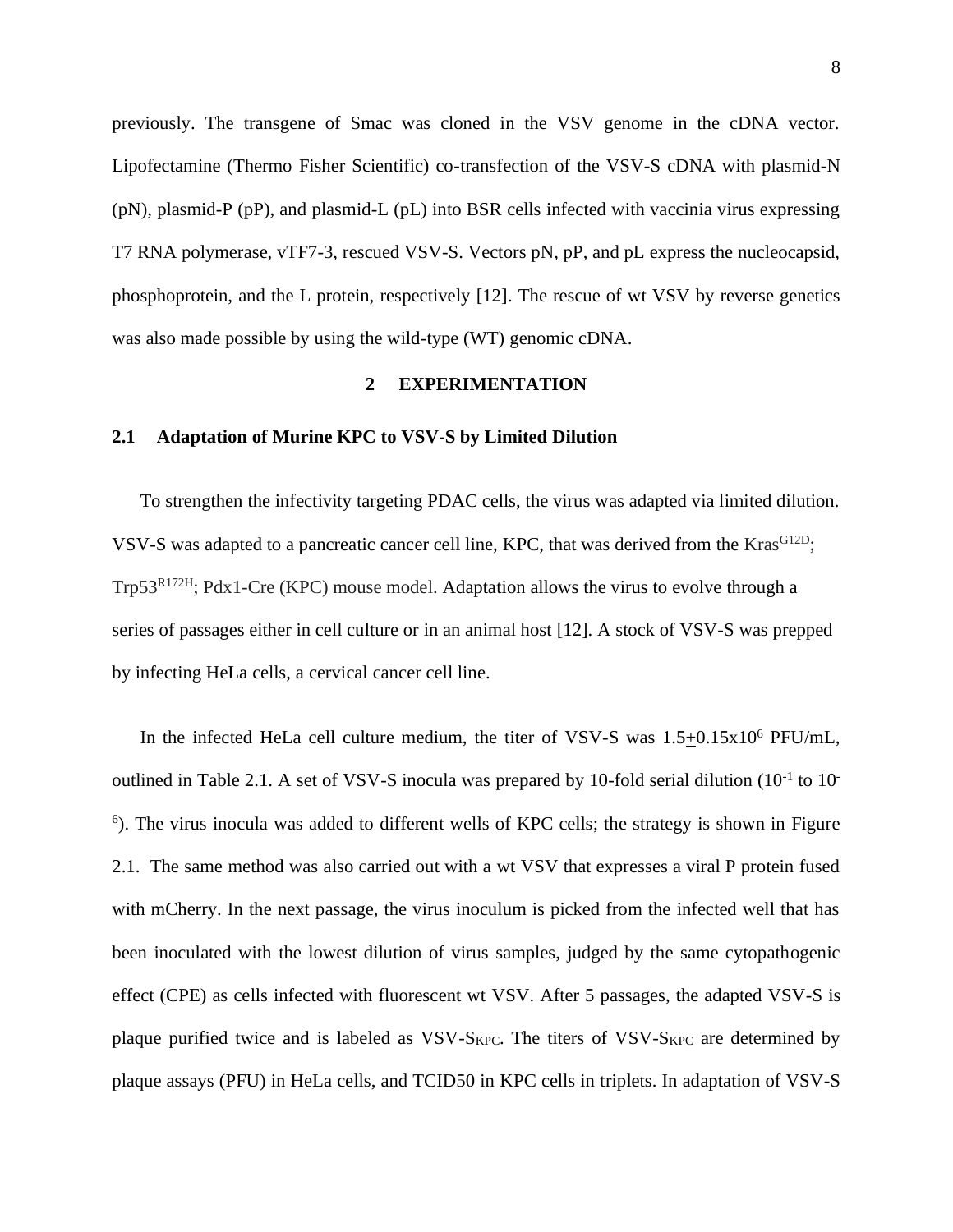to KPC, 3 passages are necessary to reach the high limit, and then 2 more passages were carried out. A comparison of VSV-S<sub>KPC</sub> versus VSV-S titers are summarized in Table 2.1. Based on the data, the adaptation by limited dilution increased the infectivity of VSV-S in KPC cells by 20-fold. The cytopathogenic effect (CPE) was examined under a microscope 24 hour post-infection. The dilution at which KPC cells were effectively infected by VSV-S was selected based on the level of CPE that was the same for the fluorescent wt VSV.

| Table 2.1: Titers of Adapted VSV-S |                           |                            |  |  |  |  |  |
|------------------------------------|---------------------------|----------------------------|--|--|--|--|--|
|                                    | <b>VSV-SKPC</b>           | VSV-S                      |  |  |  |  |  |
| PFU/mL (HeLa)                      | $3.3 \pm 0.7 \times 10^7$ | $1.5 \pm 0.15 \times 10^6$ |  |  |  |  |  |
| TCID50 (KPC)                       | $6.3 \pm 1.1 \times 10^7$ | $3.4 \pm 0.6x10^6$         |  |  |  |  |  |

Evolutionary mutations in the serial passages occur, causing the newly

emerged virus to prefer infection in the specific cell; which is a remarkable capability of the OV.



<span id="page-22-0"></span>Figure 2.1 Demonstration of Adaptation by Limited Dilution

To demonstrate the adapted OVs ability to treat the difficult tumor in succession, *in vivo* studies were conducted. Tumor treatment included intratumorally injections of VSV-S<sub>KPC</sub> several days after subcutaneous implantation of  $0.5 \times 10^6$  KPC\_luc cells on the left flank. The tumors were injected in both male and female C57BL/6 models. Since VSV- SKPC has an increased infectivity of KPC cells, the virus was propagated in KPC cells prior to infection.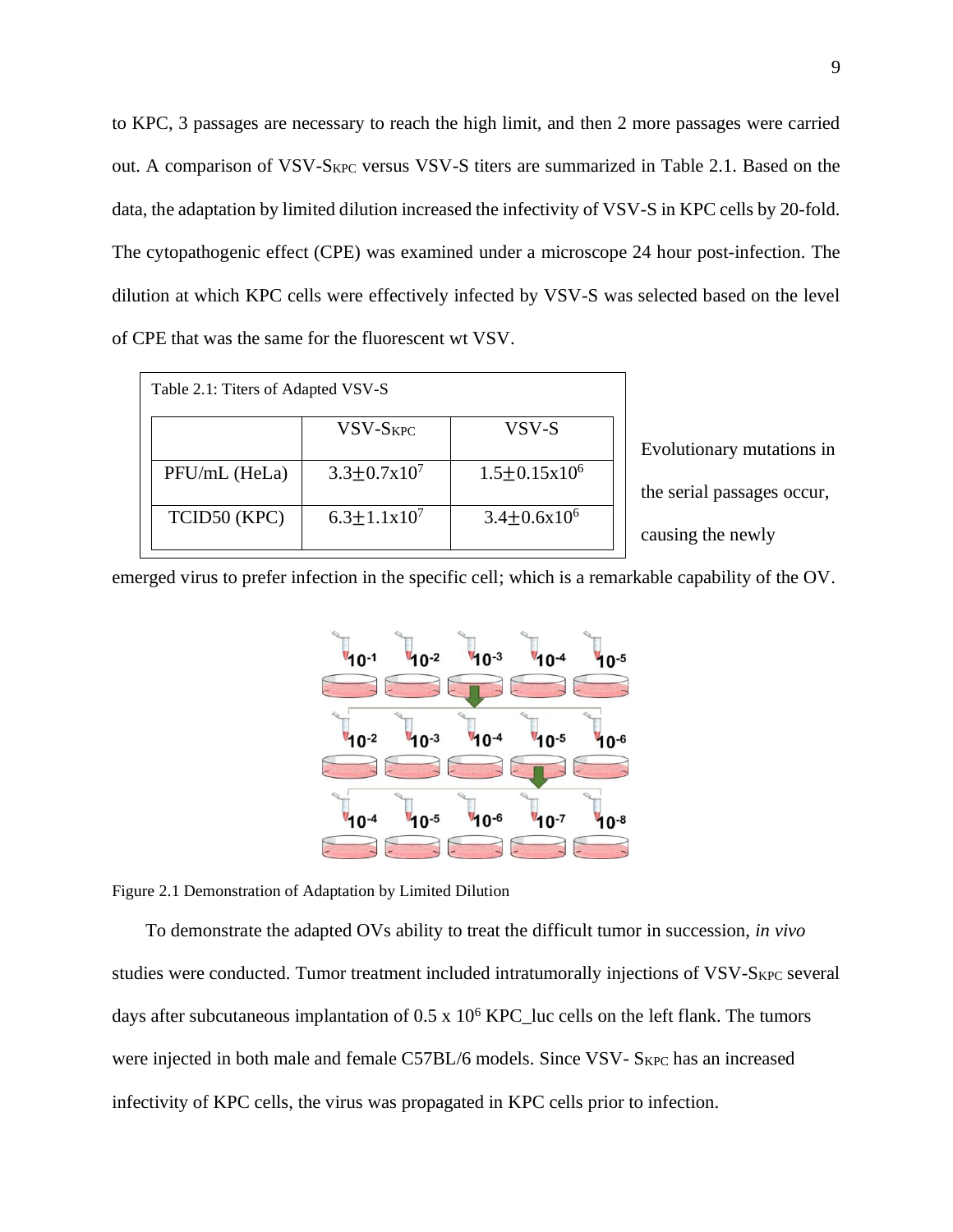#### **2.2 Growth and Concentration of VSV-SKPC**

The pancreatic cancer cell line of interest, KPC, was cultured and infected with VSV-S for the study using the C57BL/6 model. KPC cells were grown in DMEM with penicillin and streptomycin, supplemented with 10% fetal bovine serum (FBS). Cells were split onto several 150 mm in diameter plates and incubated until they grew to confluence. After approximately 24 hours, the culture media was removed via suction and the cells were washed once with warm Dulbecco's phosphate-buffered saline (DPBS) to remove the old media. To infect the cells with VSV-S, 1 mL of DMEM++PS absent of FBS was added to each plate along with 100 uL of the engineered OV. Cells were infected at MOI =0.1. The cells were incubated for an hour with constant rotation, to ensure all cells were infected. An additional 12 mL of media was added to the plates and the infected cells were harvested for 24-48 hours.

The supernatants from infected cells were clarified and then concentrated into pellets via ultracentrifugation (Beckman Coulter). After clarification at low speed centrifugation, the centrifugation tubes containing the cleared supernatant were allowed to spin at 16100 RPM at 4 °C for 2 ½ hours using a 45 Ti fixed-angle titanium rotor. The media was discarded and the pellets were then resuspended with 5% sucrose in phosphate buffer solution PBS, stirred and pipetted into an 1 mL cryptogenic tube with a total volume of 0.5 mL. Several cryptogenic tubes were collected and stored in liquid nitrogen for later use.

## **2.3 Plaque Assay and Calculation of Titers**

Calculating the plaque forming units, data shown in Table 2.1, was essential for counting the numbers of viruses present in the selected dilution. In the table, data comparisons between the wildtype VSV and the adapted virus is shown for plaque assay and TCID50 calculation.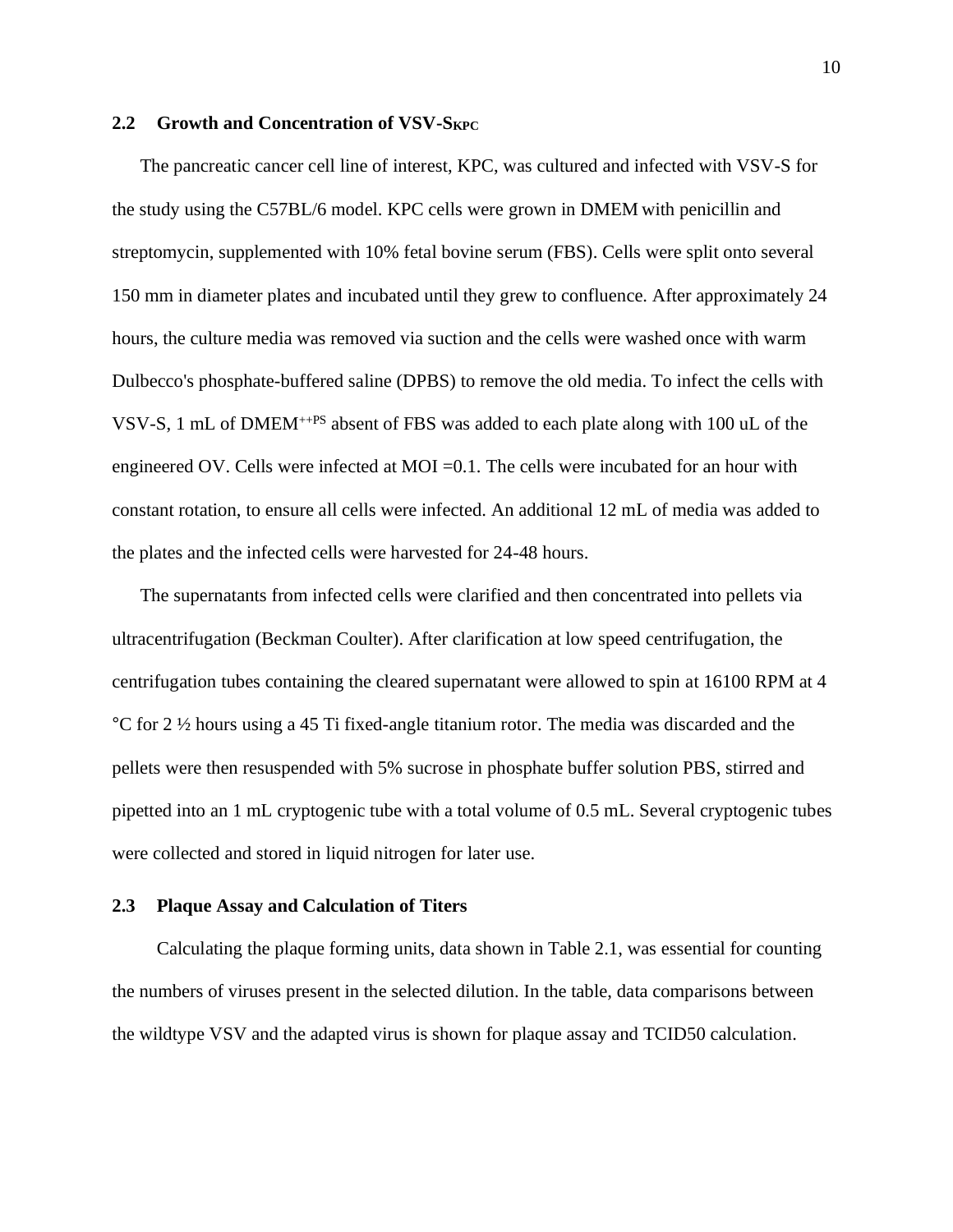Overall, the titer for the adapted VSV was higher than its predecessor. Thus, the selective infectivity was increased.

To preform plaque assay, serial dilutions of the virus stock were completed using a similar strategy to Figure 2.1. Wells of monolayer KPC cells were infected with 0.5 mL of virus inoculum, incubated for 1 h at 37  $\degree$ C, 5% CO<sub>2</sub>, and a layer of 0.8% Seaplaque agarose, a nutrient-rich medium, was added to each well. The plate was incubated for 48 h at 37 °C, 5% CO2, after the gel was allowed to form in each well. The infected cells released a viral progeny. The gel prohibited the spread of the virus and resulted in a plaque, which is a circular virus zone. A dye was then utilized to develop contrast between the living cells and the plaques. The well with a significant amount of plaques, between  $10 - 100$  were counted exactly. Based on the virus stock dilution used,  $10^{-1}$ - $10^{-7}$ , the dilution was multiplied by the volume of virus added to the well and the number of plaques were divided by that product. The equation:  $\frac{P F U}{mL}$  =

average of PFU  $\frac{u \nu_{\text{energy of}}}{\frac{d}{u}}$  was used for the plaque assay calculation for KPC

adapted VSV-S and its wildtype, which are shown in Table 2.1.

## **3 RESULTS**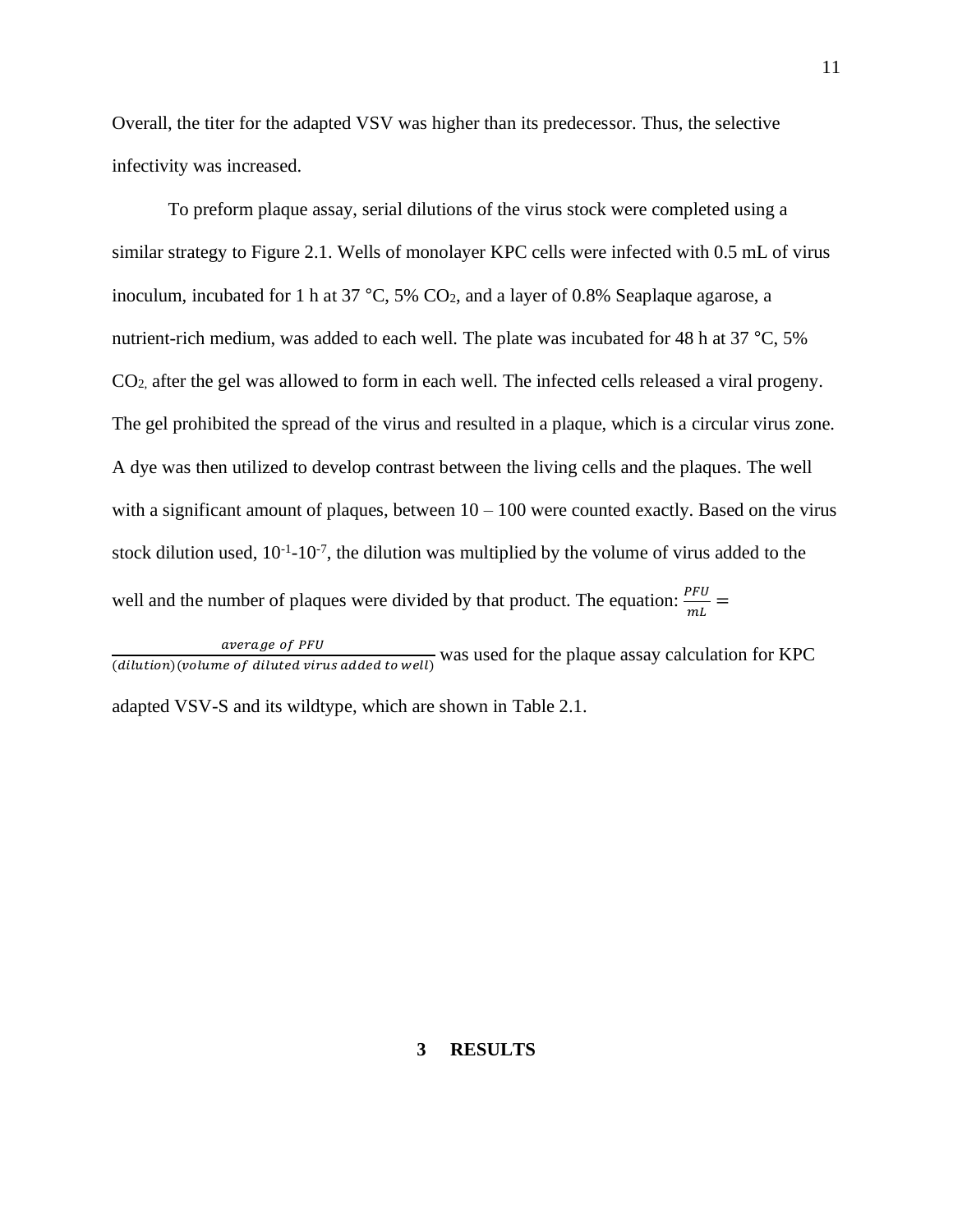

<span id="page-25-0"></span>Figure 3.1: Size of KPC\_luc Tumor in C57BL/6 Male Models with Black Line Representing the Control Mice and Red Line Representing Treated Mice. Blue Arrow Represents Days of Injection of Anti-PD-1 and Black Arrows Represent Injection of VSV-SKPC

The C57BL/6 male mice were injected with  $0.5x10^6$  KPC Luc cells subcutaneously on the left flank. The size of tumors was monitored by luciferase activities using an IVIS imager. On Days 0, 2 and 4, indicated by the black arrows, 3.0x10<sup>7</sup> PFU of KPC adapted VSV-S was intratumorally injected in each mouse. On Day 12, indicated by the blue arrow,  $40 \mu g$  of mouse anti-PD-1 (BioXcell) was intratumorally injected in each mouse. The red line on the figure represents the average of the five mice. Intratumorally injection of phosphate buffer solution PBS was carried out in two control mice also indicated by the black arrows (Figure 3.1).

Similarly, the C57BL/6 female mice were injected with  $0.5x10^6$  KPC Luc cells subcutaneously. The size of tumors was again monitored by luciferase activities using an IVIS imager. On Days 0, 2 and 4, indicated by the black arrows, 3.0x10<sup>7</sup> PFU of KPC adapted VSV-S was intratumorally injected in each mouse. On Days 6 and 12, indicated by the blue arrows, 40 µg of mouse anti-PD-1 (BioXcell) was intratumorally injected in each mouse. Mice 1 and 2 were euthanized on Day 10 and 12, respectively. The red line represents the average of the three surviving mice (Figure 3.2). From the graph, its certain that the control mice tumors were able to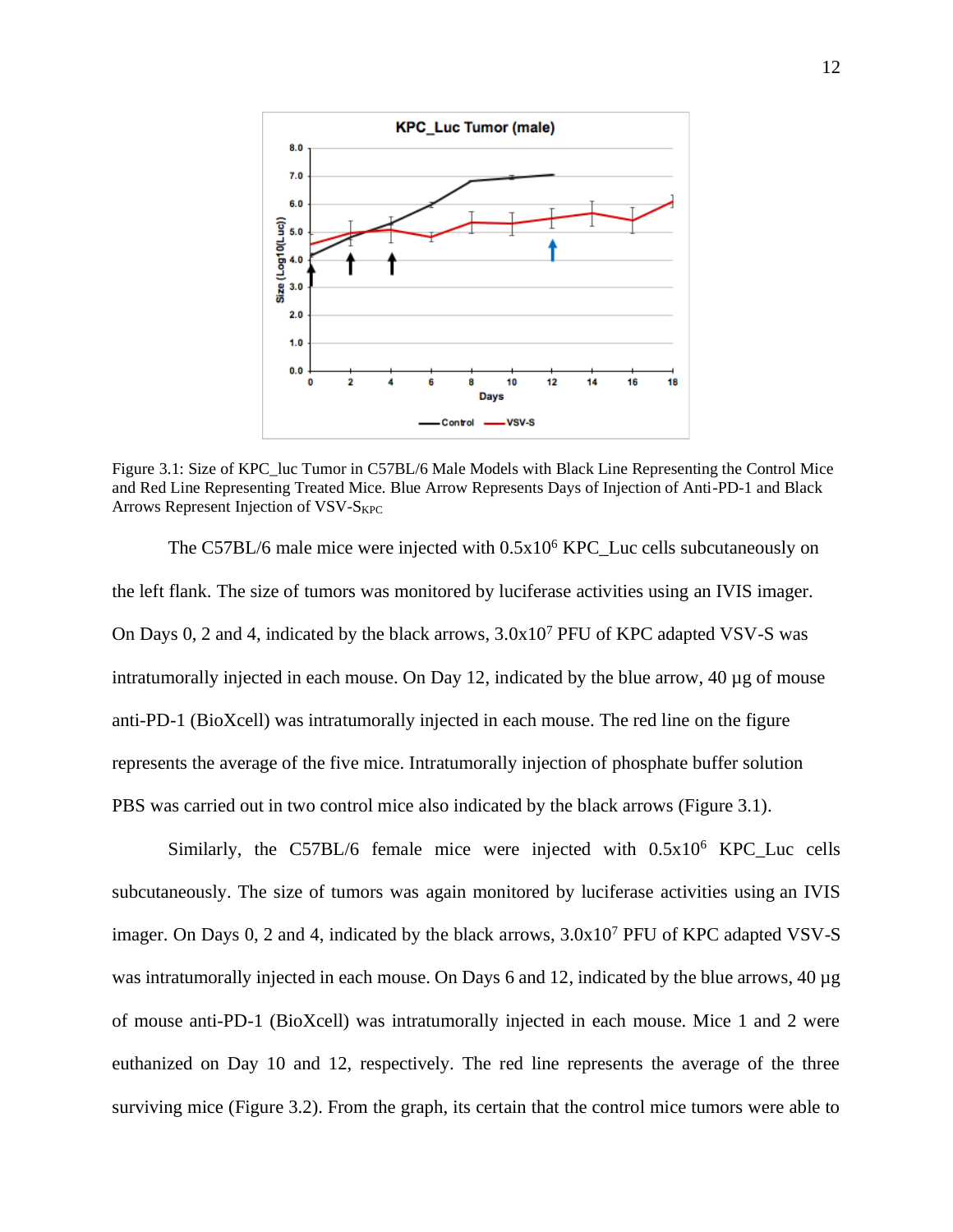grow exponentially without the adapted VSV-S treatment. The tumor that received the treatment were able to experience complete regression. A remarkable achievement for the immunotherapy treatment. In comparison to the trajectory of the male tumors, it is clear that the female models work better with the treatment. The immune response variance between genders is an important factor to consider and examine.



<span id="page-26-0"></span>Figure 3.2: Size of Tumor in C57BL/6 Male Models; Black Line Representing the Control Mice and Red Line Representing Treated Mice. Blue Arrow Represents Days of Injection of Anti-PD-1 and Black Arrows Represent Injection of VSV-S<sub>KPC</sub>

To directly confirm the selective infectivity, infection of KPC and MS1 cells by adapted VSV-S were compared by their CC<sup>50</sup> values measured with MTT assays shown in Figure 3.3A. The selectivity is 94 -fold for KPC cells over MS1 cells. These results demonstrated that VSV-S adaptation by limited dilution is readily applicable to target cancer cells in a very short period of time, usually a few days [14]. To confirm that adaptation by limited dilution increases selective infection by VSV-SKPC, mouse KPC and MS1 cells (pancreatic islet endothelial cell line, ATCC) were infected with VSV-SKPC and wt VSV at different MOIs in Figure 3.3A. KPC cells could be effectively infected by wt VSV at MOI=0.1, and MS1 cells, at MOI=1. On the other hand, KPC cells could be effectively infected by VSV-SKPC at MOI=0.01, and MS1 cells, at MOI=10. The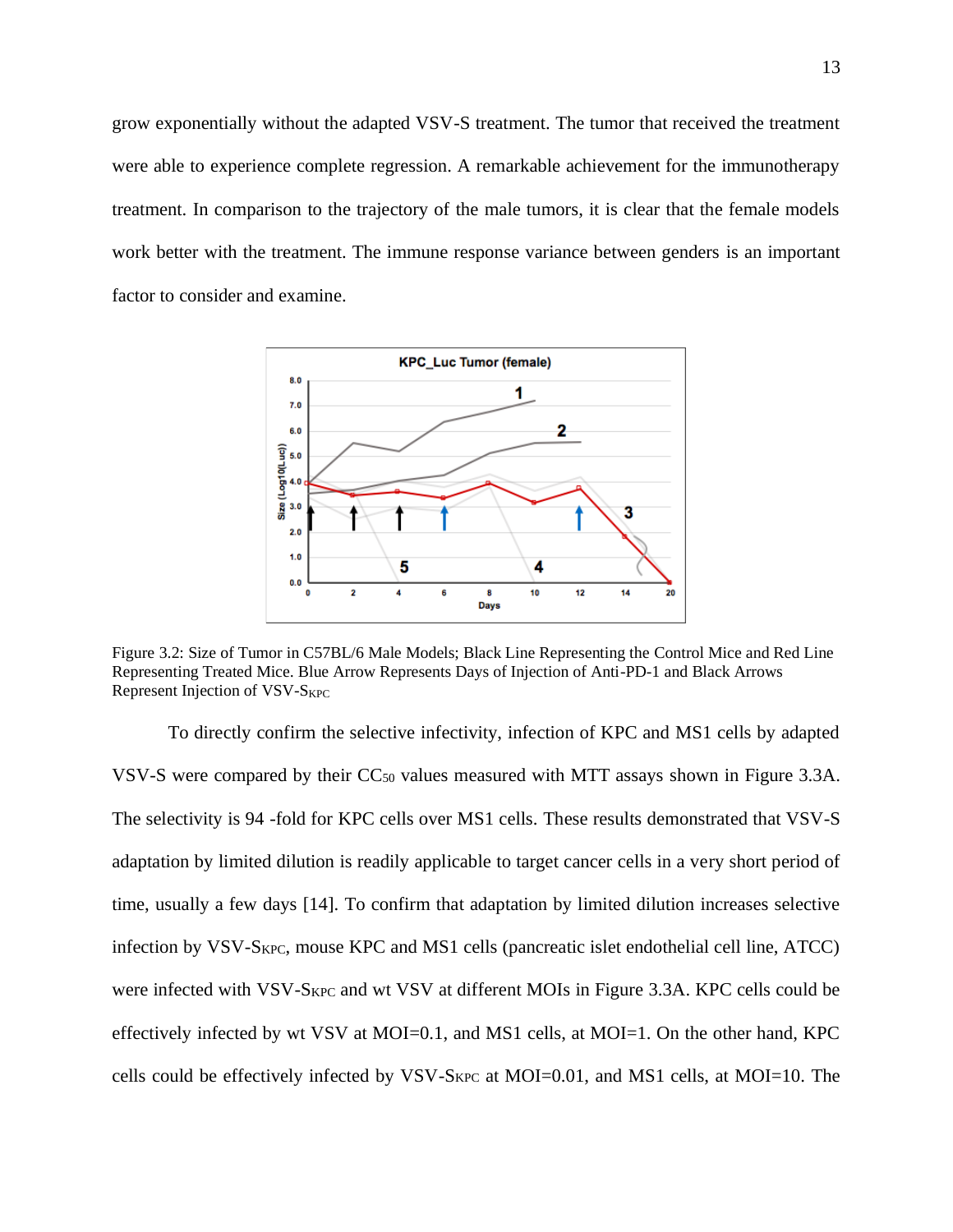selective ratio is 10:1 (KPC:MS1) for wt VSV based on  $CC_{50}$  measured by MTT assays, whereas the selective ratio is 94:1 (KPC:MS1) for VSV-SKPC. Based on this comparison, selective infection of VSV-S was increased by adaptation by limited infection.



Figure 3.3: A. KPC and MS1 cells: pancreatic islet endothelial cell line ATCC, infected with VSV-S<sub>KPC</sub> and wt VSV. MS1 infected with VSV-S<sub>KPC</sub> at MOI=10, wt VSV at MOI=1.0 and KPC infected with VSV-S<sub>KPC</sub> at MOI=0.01, wt VSV at MOI=0.1. B. Selective ratio is 10:1 (KPC:MS1) for wt VSV and 94:1 (KPC:MS1) for VSV-SKPC.

#### **3.1 TME Changes Induced by Adapted VSV-S**

The KPC\_luc tumor samples were collected on day 2 and 8, after the second injection of VSV-S or PBS control. Shown in Figure 3.4 and 3.5 the total amounts of leucocytes (CD45+) in tumor samples were increased by 3-3.5-fold with VSV-S treatment, compared to the control, after 8 days. Yet, the ratio between lymphocytes and myeloid cells, or CD8+ and CD4+ T cells, was not changed significantly despite that the total number of lymphocytes greatly increased. Mainly, changes in the myeloid cells largely increased neutrophil populations, and decreased macrophages, which was obvious just 2 days after VSV-S treatment, with the decrease of macrophages being more visible. Indicating that treatment with VSV-S caused strong inflammation in the tumors and largely increased tumor infiltrating lymphocytes (TIL) [15].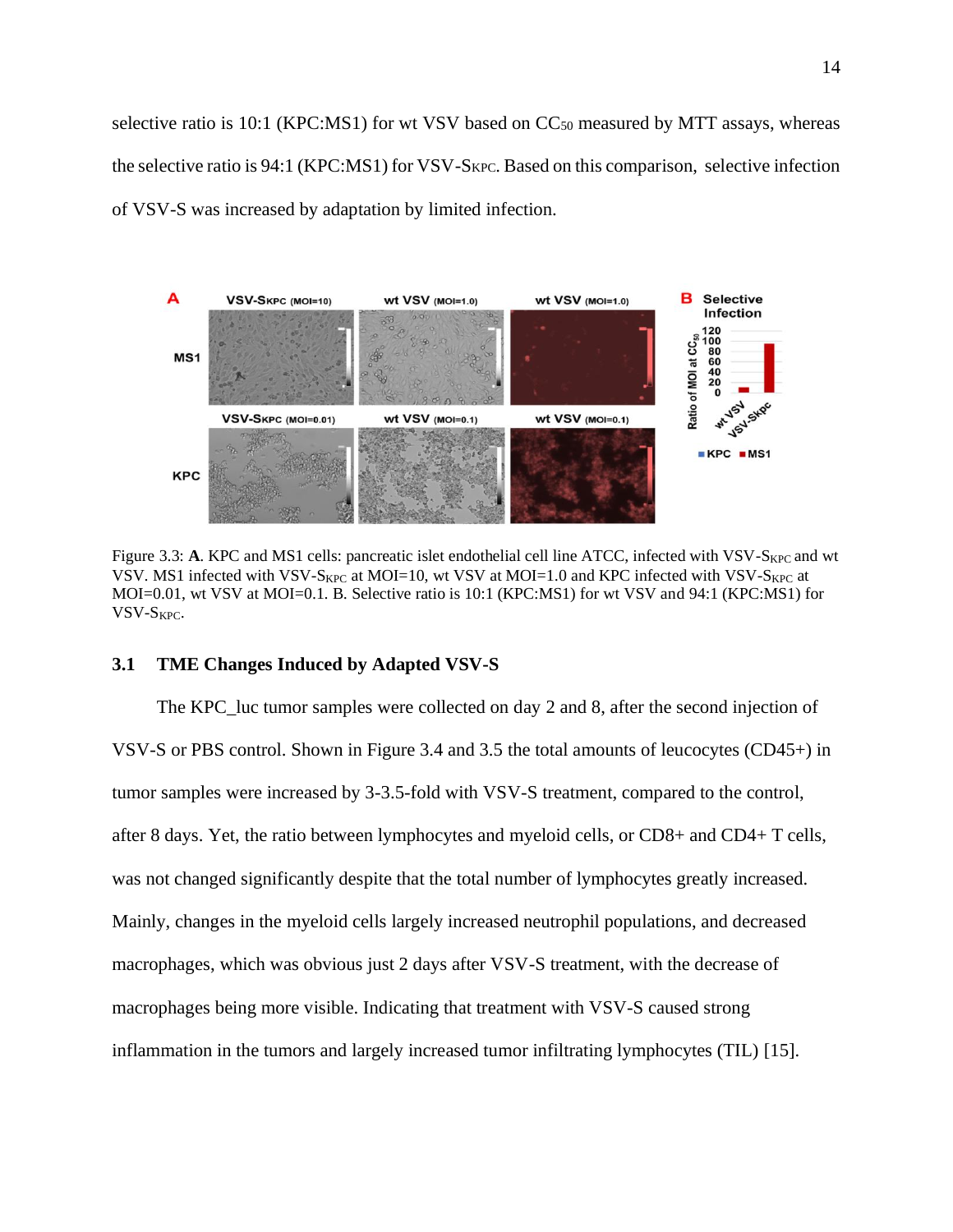

<span id="page-28-0"></span>Figure 3.4: Tumor microenvironment (TME) analysis. (i) Flow cytometry of isolated male and female tumor cells after 2 days of treatment with intratumoral injection of VSV-S or control PBS. Gates and biomarkers are labelled.

The populations of M2 versus M1 macrophages were compared during a large reduction in macrophage population to access the immunosuppressive TME regression. Significant reductions of M2 macrophages (CD206<sup>+</sup>) were observed just 8 days after VSV-S treatment, with significant reductions 2 days after VSV-S treatment. The populations of M1 macrophages (CD86<sup>+</sup>) were also reduced, which is potentially the result of significant reductions in the total number of macrophages. In all, these observations suggest that the VSV-S treatment could alter the immunosuppressive TME.

The large increase of neutrophils in tumors could cause more death of cancer cells due to innate immunity [16]. Several studies confirmed that neutrophils participate in tumor cell clearance upon OV infection of tumors [16-18], which is also consistent with the results of efficacious tumor regression by VSV-S treatment of breast cancer xenografts [3].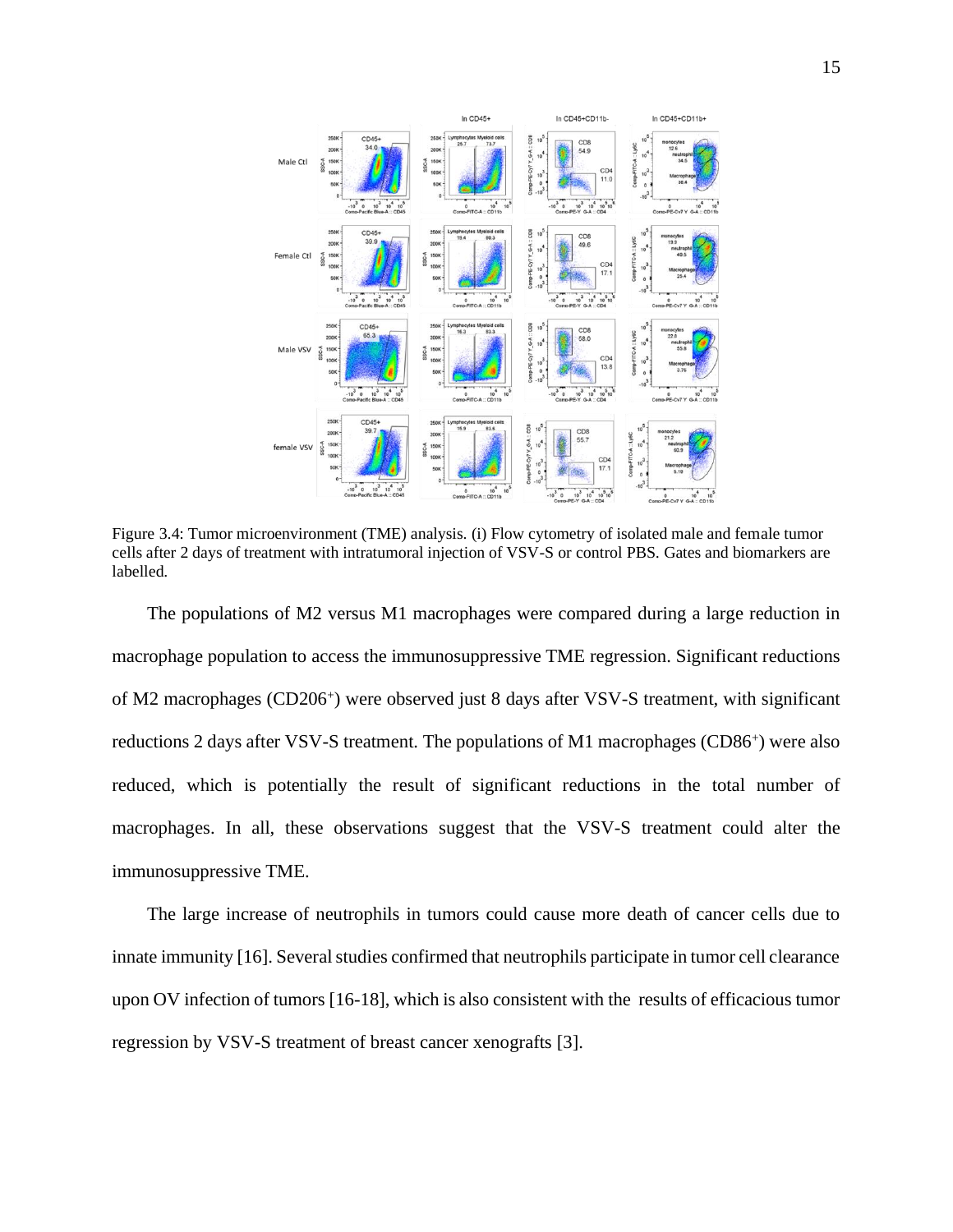

<span id="page-29-0"></span> $10^3$ <br>G-A :: CD4 Figure 3.5: Tumor microenvironment (TME) analysis. (i) Flow cytometry of isolated male and female tumor cells after 8 days of treatment with intratumoral injection of VSV-S or control PBS. Gates and biomarkers are labelled.

More importantly, treatment with an OV altered the TME which in turn enhanced the efficacy of this immunotherapy treatment. This advantage is illustrated by more than 3-fold changes of leucocytes in the tumors infected by VSV-S. The change was noticeable after day 2, and more obvious after 8 days, during the final VSV-S infection. Even though the total number of lymphocytes was greatly increased, the ratio between lymphocytes and myeloid cells, or between CD8<sup>+</sup> and CD4<sup>+</sup> T cells, however, was not changed significantly.

The most important changes of myeloid cells are the dramatic increase of neutrophils, and the decrease of macrophages. These changes are consistent with strong inflammation in the tumor caused by VSV-S infection. Neutrophils exhibit tumor suppressive activities by generating reactive oxygen species (ROS), activation of the IFN-γ pathway, and up-regulation of antigen presentation [16]. The immunosuppressive TME was most likely reverted by the large reduction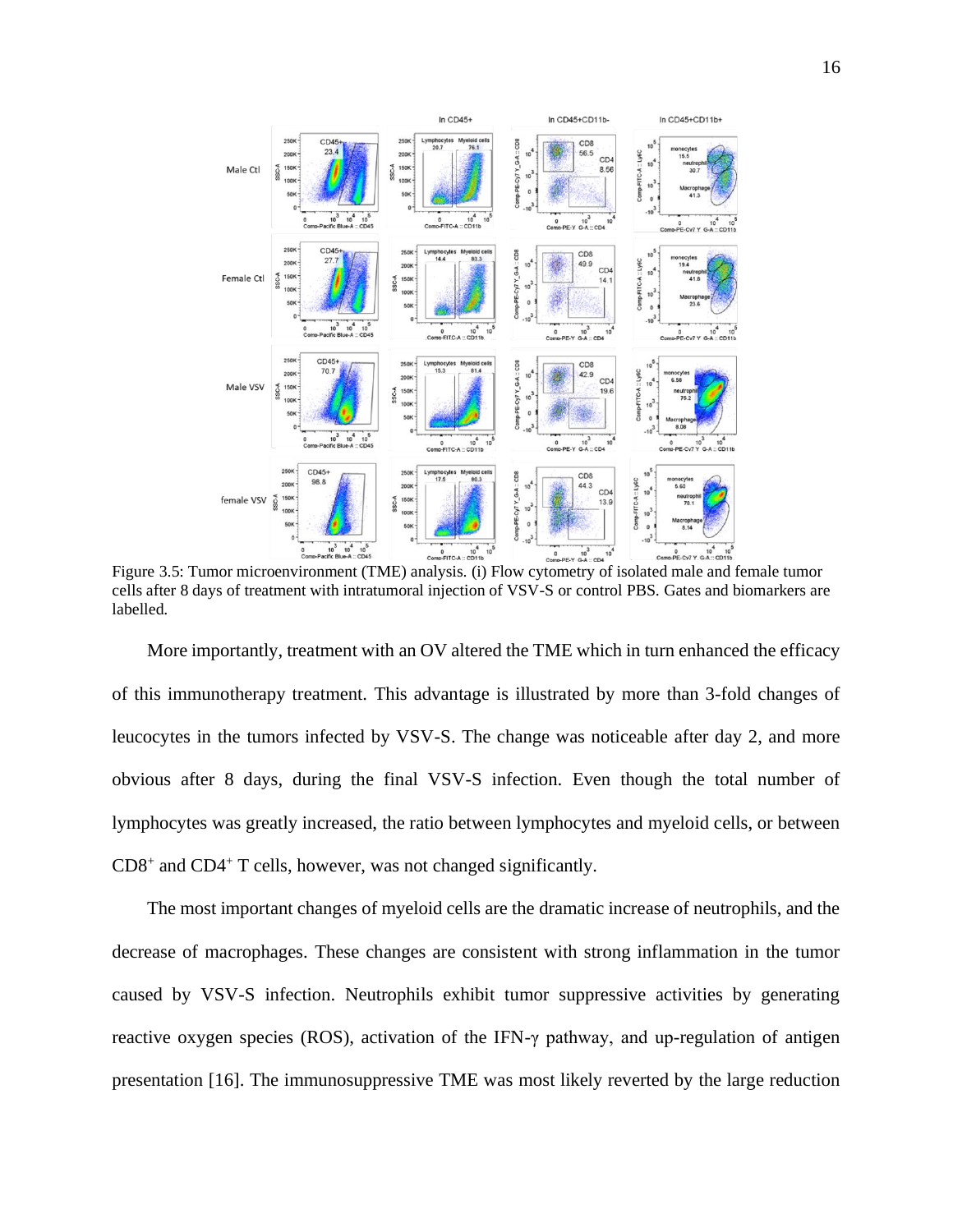of M2-like macrophages. Based on the date summarized in Figures 3.1 and 3.2, it is clear that treatment with VSV-S caused strong inflammation in the tumors and largely increased tumor infiltrating lymphocytes (TIL) [17].



Figure 3.6: C57BL/6 Female Tumor by Luciferin on the Initial day of Injection of VSV-S<sub>KPC</sub>, Day 7 and Day 19

After subcutaneous implantation of KPC-luc cells, the tumors were monitored with IVIS imagining. When tumors became visible, the size was measured as the integrated luciferase activity detailed in Figure 3.6. On Days 0, 2, and 4,  $3.0X10<sup>7</sup>$  PFU of VSV-S<sub>KPC</sub> in 30  $\mu$ L was intratumorally injected in each mouse, and tumor growth was recorded every 2 days till Day 22. The controls used 30 µL of PBS and intratumorally injected it into the tumor on the same days. On Day 12, 40  $\mu$ g of anti-PD-1 antibody was intratumorally injected in each of the VSV-S<sub>KPC</sub> treated mice. The quantitation was determined to be  $4.5x10^6$  U/g of tumor mass.

VSV-S treatment was able to inhibit the tumor growth rate in comparison to the control (p<0.0006). Mostly, VSV-S treatment effectively arrested tumor growth. With a followed-up treatment of anti-PD-1 antibody, the tumor was able to completely regress. Yet, complete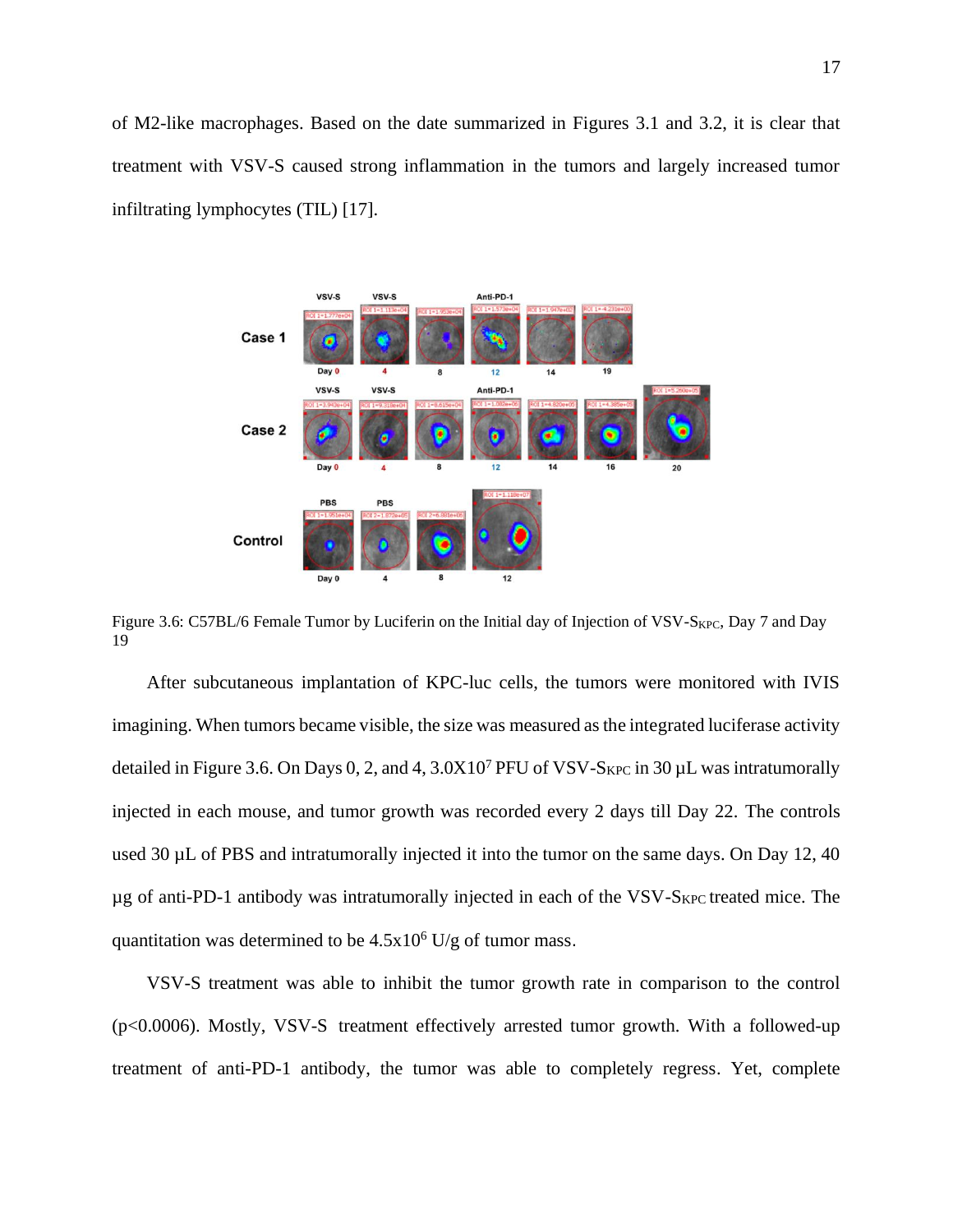regression of the tumor was not achieved in some cases highlighted in Figure 3.6, case 2. However, obvious inhibition of tumor growth by VSV-S treatment was observed with a follow-up treatment of anti-PD-1 antibody. The best outcome for the combination treatment with VSV-S and anti-PD-1 antibody, was the survival of the tumor bearing mice was increased. The median time to death (MTD) was doubled to  $>27.4$  days in comparison to MTD of 14.9 days for the control group. There was also interesting differences in tumor growth were found between female and male mice, (Figure 3.1 and Figure 3.2) which sparked interest in the immune response variance between the sexes. The tumor growth rate is faster in male than in female mice, with or without treatment with VSV-S.



<span id="page-31-0"></span>Figure 3.7: IHC Staining Results For PDAC of Cytokine IL-10 Expression in C57Bl/6 Model, A. Female 10 days; B. Female 20 days; C. Female treated 10 days; D. Female treated 20 days; E. Male 10 days; F. Male 20 days; G. Male treated 10 days; H. Male treated 20 days.

The large increase of neutrophils in tumors could cause more death of cancer cells due to innate immunity [18]. Several studies confirmed that neutrophils participated in tumor cell clearance upon OV infection of tumors[19-22], which is also consistent with our previous results of efficacious tumor regression by VSV-S treatment of breast cancer xenografts [22].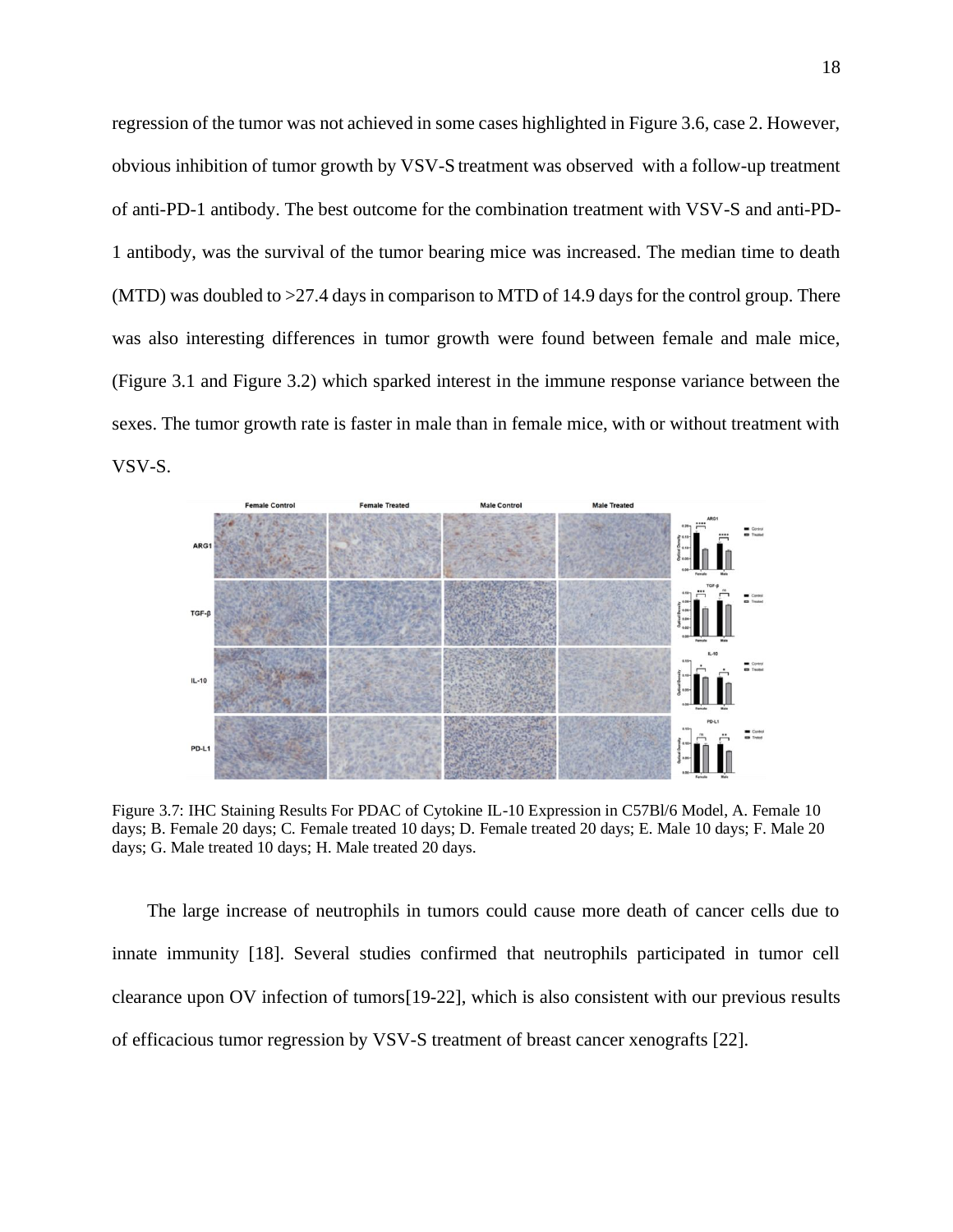#### **3.2 Immunohistochemistry Results**

The changes to the TME due to VSV-S treatment are examined in depth using immunohistochemistry staining of the paraffin-embedded tumor tissues. Immunosuppressive factors argenase1 (ARG1), interleukin 10 (IL-10), and transforming growth factor-beta (TGF-β) were significantly decreased in both male and female mice, which indicates that the VSV-S treatment could reduce the immunosuppressive effect in the TME (Figure 3.7). The PD-L1 expression level also decreased after the treatment, shown in Figure 3.7. Typically, the expression of PD-L1 increases in the tumor to down-regulate the ongoing immune activation. This mechanism allows the expression of PD-L1 on tumor cells to inhibit local anti-tumor T cell responses [15]. However, the increased expression of tumor PD-L1 was mostly in myeloid cells [16]. The observed decrease of PD-L1 expression after VSV-S treatment may be associated with changes in myeloid cells.

The considerable reduction of macrophages, especially M2-like macrophages, most likely were related to reverting the immunosuppressive TME. To confirm this notion, levels of arginase 1 (ARG1), TGF-, and IL-10 in KPC tumors were analyzed by immunohistochemistry before and after treatment, shown in Figure 3.7. It was observed that the optical density of the treated tumors, shown in gray, had decreased levels of arginase 1, TGF- β, PD-L-1, and IL-10. This indicates that the TME is altered with the infection of adapted VSV-S. Cells associated with vital immunosuppressive functions are known as myeloid-derived suppressor cells (MDSCs), which express arginase. Arginase plays an opposite role in immune response and is one of the primary mechanisms of immunosuppression [22], so a decrease in its levels is desired. MDSCs also express suppressive cytokines like TGF-β and IL-10 in the tumor. The changes made in the immunosuppressive TME by VSV-S infection of the tumor reveal a correlation. The observed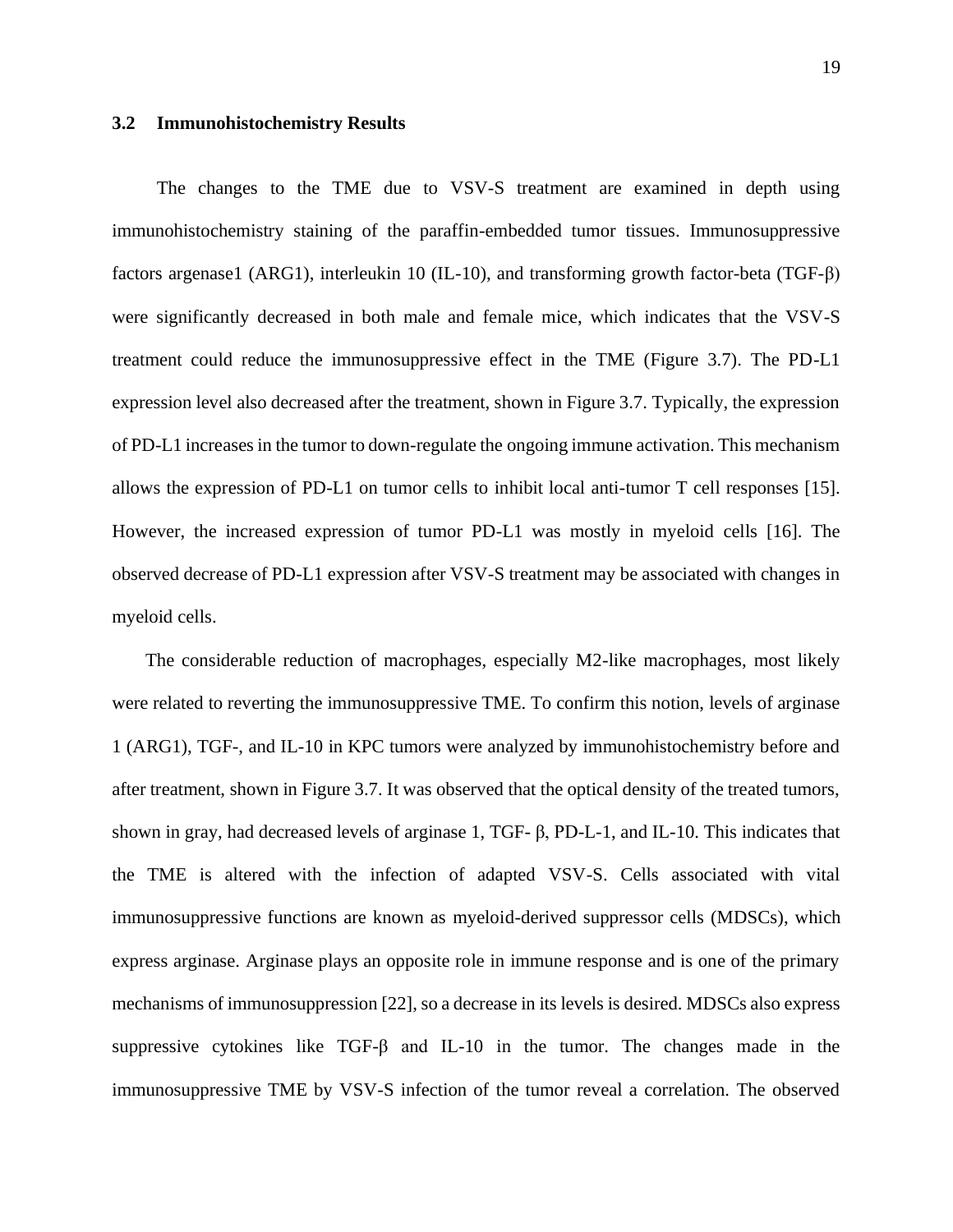reduction in PD-L1 may be associated with its decline in myeloid cells, not necessarily PD-L1 expressed in tumor cells. Extended regression of tumors can be achieved by combination regimens of OV treatment and immunotherapy.

## **4 DISCUSSION**

# **4.1 Evaluate antitumor applications of VSV-SKPC in the syngeneic model for pancreatic cancer**

Tumor-associated macrophages (TAM) play an essential role in the processes of tumor carcinogenesis, including the escape of cancer cells from the tumor into the circulation and the suppression of antitumor immune functions and drug resistance. Univariate analysis showed that worse overall patient survival was significantly associated with high CD59 expression in the tumor tissues. Therefore, overexpression of CD59 may be a biomarker indicating worse survival for pancreatic cancer patients. The data suggest that CD59 expression is proportional to the TAM infiltration in pancreatic cancer tissues. There is likely cross-talk and cooperation between TAMs and CD59 expression in pancreatic cancer cells [20].

The ultimate application of VSV-S or its derivatives is to enhance treatment efficacy for PDAC and other cancers. As mentioned previously, KPC tumors were implanted under the skin of both male and female C57BL/6 models. The adapted VSV-S was used as treatment with the combination of anti-PD-1. It was determined from the study that treatment with the anti-PD-1 antibody, after 8 days of the virus injection, prolonged inhibition of tumor growth and even helped to eliminate the tumor in the female models (3 out of 8 female mice, and 2 out of 8 male mice). As previously reported, anti-PD-1 antibodies alone cannot change the tumor growth or survival in KPC mouse models. Combination therapies only increased survival. The delayed administration of the immune checkpoint inhibitor combined with the OV is consistent with the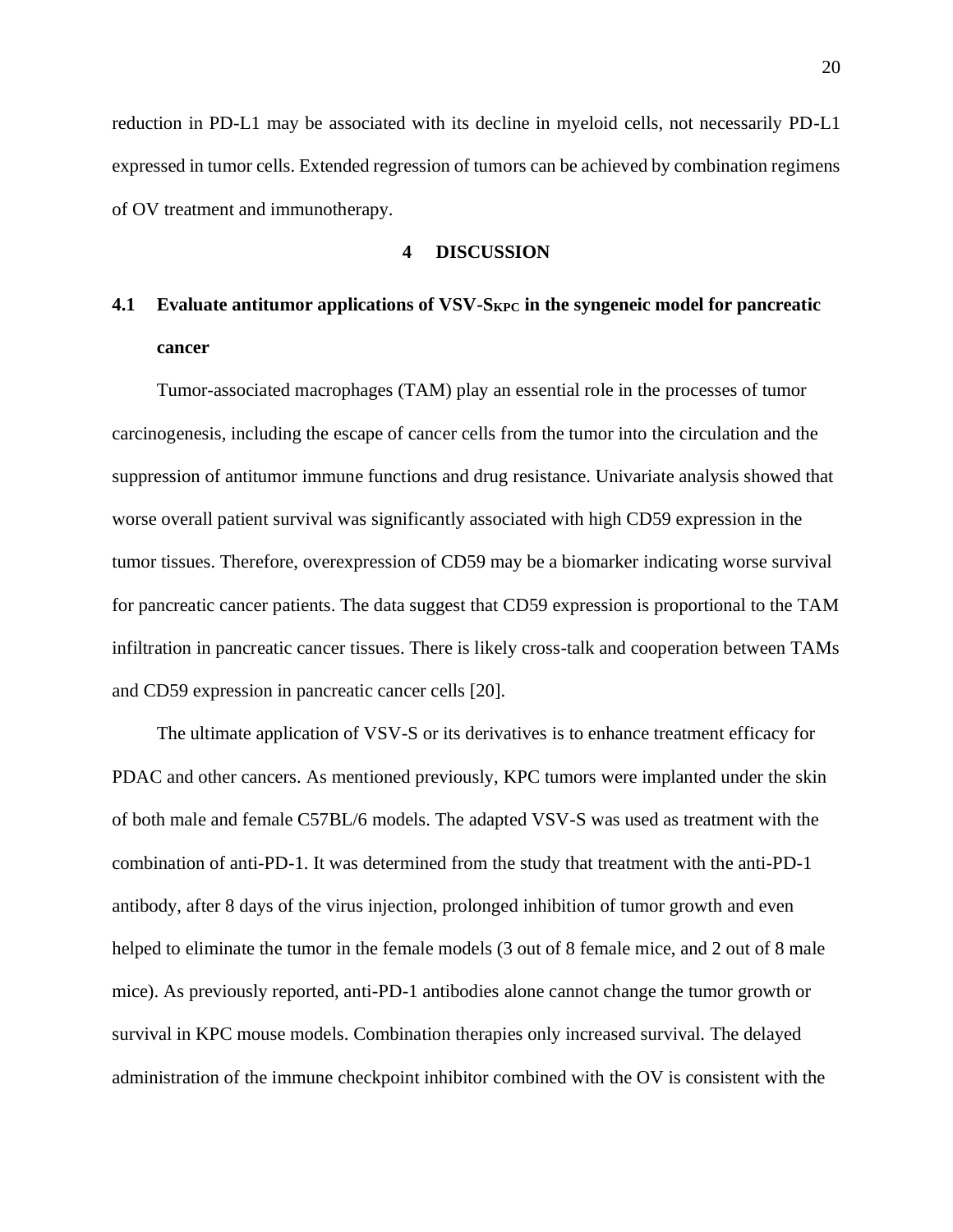temporal change of the TME [25]. The combination therapy significantly extended the survival of tumor-bearing mice.

# **4.2 Immune Response Variance Between Male and Female Models**

There are two observations in the study that are fascinating. First, the growth rate of tumors in female mice after treatment was significantly slower than in male mice. The responses are also more favorable in female mice versus male mice. This observation was consistent with patient incident case numbers, and deaths which peaked at the ages of 65–69 years for males and 75–79 years for females [25]. PDAC appears to be more lethal to males in comparison to females. Data suggests that female patients may respond better to immunotherapy and have a better chance of survival. Secondly, the efficacy of the treatment with the OV appeared to be dependent on the initial tumor size when treatment began. This dependence is due to the degree of virus spread within the tumor mass. When the tumor size is smaller, it is expected that a higher portion of the mass is directly exposed to the infection upon injection. Tumor growth in the male models was reportedly faster than the females. To study cell-cell interaction in the TME, spatial information at the resolution of a single cell is essential, and a microscopy is the most helpful tool to obtain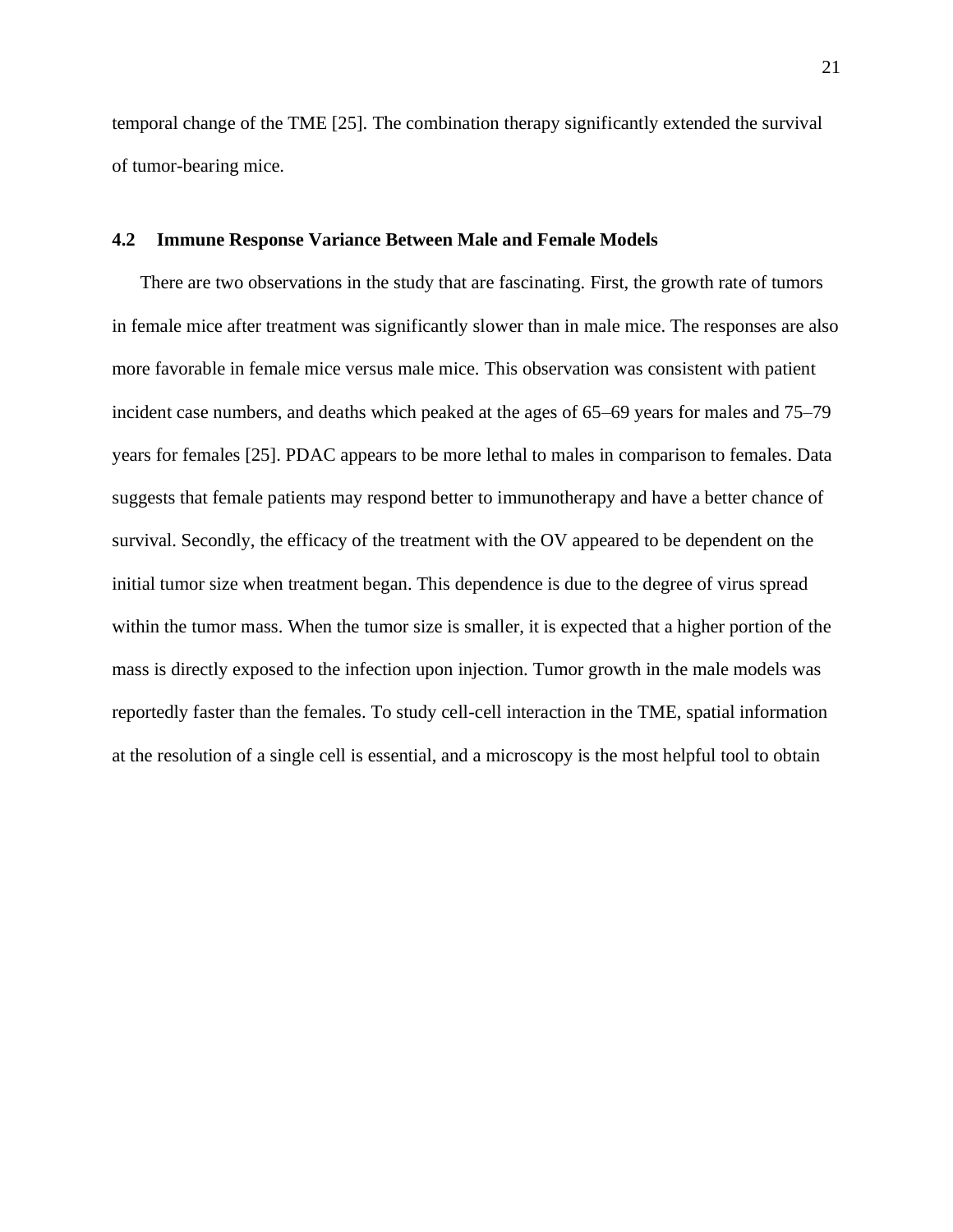

Figure 4.1: The tumor growth curves of treated female mice  $(n=3)$  (pink) and male mice  $(n=3)$  (blue) groups. Tumor size was presented as logarithm values of the luciferase activity measured on an IVIS imager. Error bars represent the standard deviations. Treatment regimen was intratumoral injection of 3.0 x10<sup>7</sup> PFU of VSV- $S_{KPC}$  on Days 0, 2 and 4, and 40 µg of anti-PD-1 antibody on Day 12.

The immune response variation between sexes has notable differences. Females are parasitized less often than men, with male immune systems having a lesser ability to fight off pathogens. Females usually have a more robust immune response, which is not always positive. Often this makes them more susceptible to immunopathology such as autoimmunity compared to males. This susceptibility to autoimmune disease has been associated with immune response components such as particular gene variants at the major histocompatibility complex (MHC). MHC was central to the adaptive immune response; a set of highly polymorphic genes encodes these molecules. High diversity of MHC gene variants has been theorized to be beneficial; this may be due to the ability to recognize a broader range of pathogens or the increased chance of carrying advantageous genes that maximize disease resistance [18].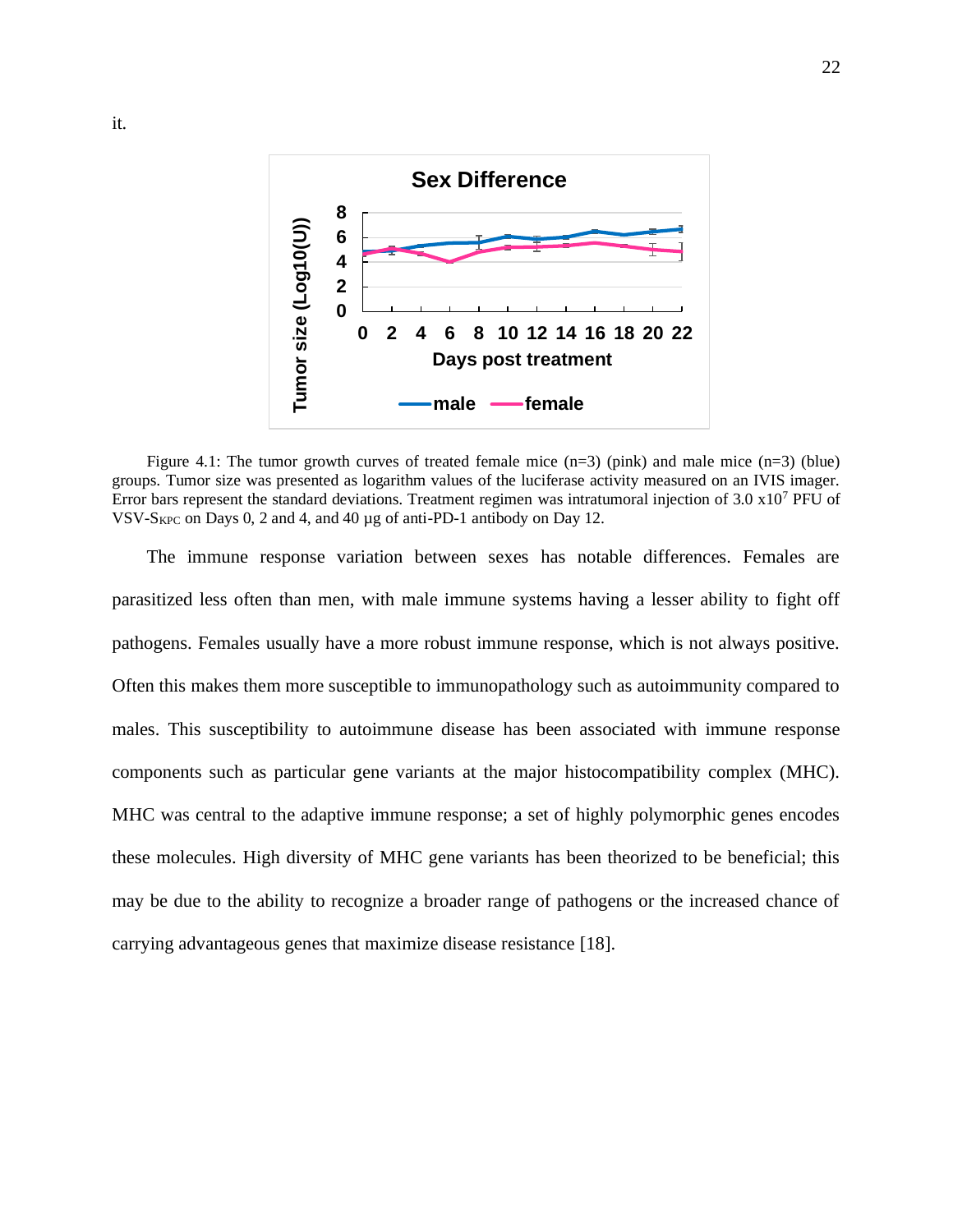#### **5 CONCLUSION/ SIGNIFCANCE**

Immunotherapy treatment for PDAC using oncolytic viruses and immune checkpoint inhibitors is a promising approach. However, many challenges remain within the method as some tumors are resistant to infection and fail to respond to the inhibitors adequately. The efficacy of VSV-S was enhanced in previous *in vivo* studies, with several breast cancer cell lines, compared to its wildtype counterpart. Infection was more extensive by VSV-S, especially for the T-47D cell line, which expresses very high levels of XIAP. To summarize the results from the infection of PDAC, adaption of the virus and increasing infectivity allow treatment to overcome the obstacles mentioned.

The activation of caspase-9 and caspase-3 from the intrinsic pathway of apoptosis resulted from the infection of VSV-S. The activation was made possible by inserting a transgene-like Smac in the genome of VSV. The study with PDAC demonstrated the effectivity of VSV-S with a immunologically 'cold cancer'. Pancreatic ductal adenocarcinoma has shown therapy resistance with other therapy methods but adapted VSV-S can overcome this difficulty. In cases with the female models, the KPC tumors experienced a complete regression which is an impressive result for this specific cancer cell line. The overall significance of the PDAC study demonstrated how the efficacy of VSV-S was enhanced by adaption to the cancer cell line. Moreover, by increasing the infectivity of the OV to its target tumor, regression or complete inhibition of the tumor is possible.

The use of an armed OV suggests that improvements in immunotherapy treatments for PDAC are achievable. The methods discussed can turn the disease from immunologically "cold" to immunologically "hot." The therapy by immune checkpoint blockade was especially promising. Treatment with VSV-S has advantages over other immunotherapy treatment options.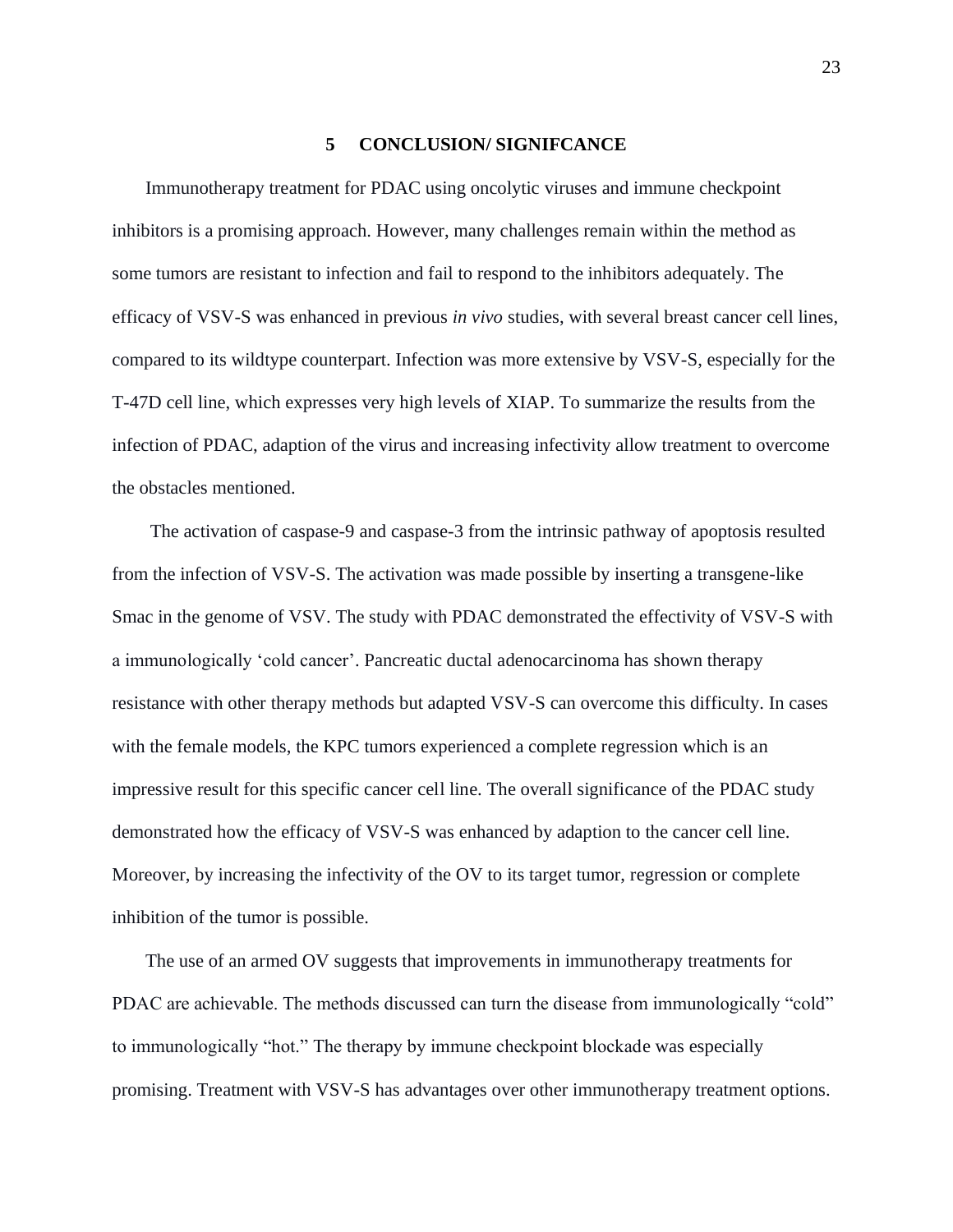VSV has a high mutation rate, and the virus can be adapted to the specific cell line to increase infectivity considerably (e.g., 20-fold in mouse KPC cells). Using an OV, infection of tumor cells can initiate inflammatory responses in the TME and release many tumor antigens to evoke anti-tumor immunity.

Combining treatments with chemotherapy medication and immunotherapy is tolerable but not overly conclusive as a viable option. From the IHC staining, a change in the TME was observed. A decrease in the optical density of several markers, which contribute to the suppressive TME of PDAC, was witnessed. In the infected tumors, neutrophils were significantly increased, whereas macrophages were primarily reduced, especially immunosuppressive M2 macrophages. These changes are consistent with strong inflammation in the tumor caused by VSV-S infection. The overall TME was also more immunologically active, proven by the reduced levels of cytokines and biomarkers, including  $TGF-\beta$ , Arginase -1, and IL-10. To conclude, VSV-S successfully activated the immunosuppressive TME and inhibited tumor growth in pancreatic cancer.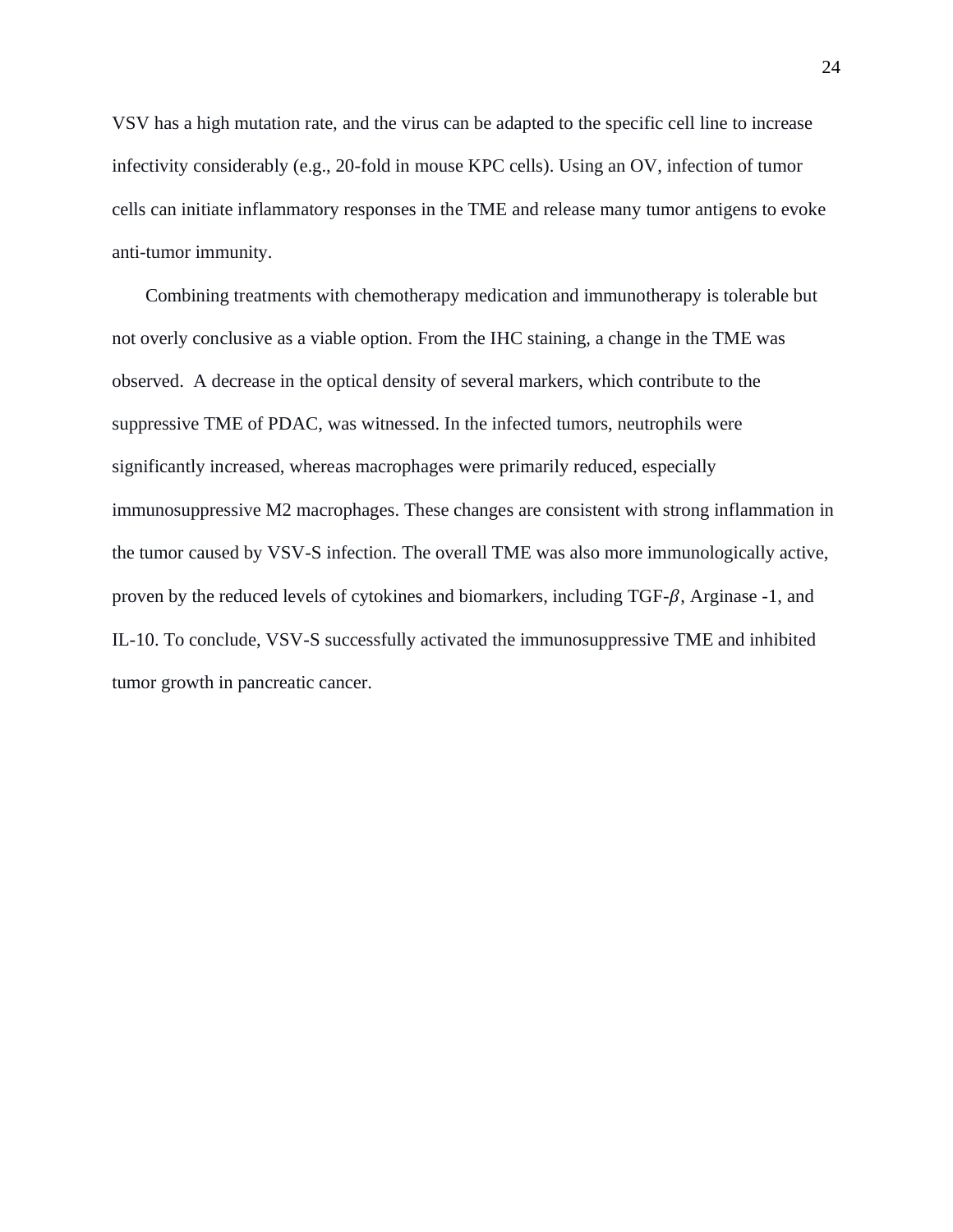### **REFERENCES**

- 1. Sarantis, P., Koustas, E., Papadimitropoulou, A., Papavassiliou, A. G., and Karamouzis, M. V. 2020, *Pancreatic ductal adenocarcinoma: Treatment hurdles, tumor microenvironment and immunotherapy*.
- 2. Ohtani, H. "Stromal reaction in cancer tissue: pathophysiologic significance of the expression of matrix-degrading enzymes in relation to matrix turnover and immune/inflammatory reactions." *Pathology international* vol. 48,1 (1998): 1-9. doi:10.1111/j.1440-1827.1998.tb03820.x
- 3. Types of Pancreatic Cancer. *Pancreatic Cancer Action Network*. PanCAN, PanCAN's Scientific and Medical Advisory Board, University of Pennsylvania, Memorial Sloan-Kettering Cancer Center, Virginia Mason Medical Center. 2020, October 23
- 4. Zeltz, Cédric et al. "Cancer-associated fibroblasts in desmoplastic tumors: emerging role of integrins." *Seminars in cancer biology* vol. 62 (2020): 166-181. doi:10.1016/j.semcancer.2019.08.004
- 5. *Gemcitabine for Patients with Advanced Pancreatic Adenocarcinoma.* Cancers (Basel), 2018. **10**(6). Hajda, J., et al., *A non-controlled, single arm, open label, phase II study of intravenous and intratumoral administration of ParvOryx in patients with metastatic, inoperable pancreatic cancer: ParvOryx02 protocol.* BMC Cancer, 2017. **17**(1): p. 576.
- 6. Sarantis, Panagiotis et al. "Pancreatic ductal adenocarcinoma: Treatment hurdles, tumor microenvironment and immunotherapy." *World journal of gastrointestinal oncology* vol. 12,2 (2020): 173-181. doi:10.4251/wjgo.v12.i2.173
- 7. Sitek, B., Bracht, T., Ahrens , M., Padden, J., Kalsch , J., Bertram, S., Megger, D. A., Eisenacher, M., Kocabayoglu, P., Meyer, H. E., Sipos , B., and Baba, H. A. Immunohistochemical Markers Distinguishing Cholangiocellular Carcinoma (CCC) from Pancreatic Ductal Adenocarcinoma (PDAC) Discovered by Proteomic Analysis of Microdissected Cells. *Molecular and Cellular Proteomics* . American Society for Biochemistry and Molecular Biology. 2016 Mar; **15**(3): 1072–1082
- 8. Elbanna, K.Y., Jang, HJ. & Kim, T.K. Imaging diagnosis and staging of pancreatic ductal adenocarcinoma: a comprehensive review. *Insights Imaging* **11,** 58 (2020). https://doi.org/10.1186/s13244-020-00861-y
- 9. Zainab, Heena et al. "Stromal desmoplasia as a possible prognostic indicator in different grades of oral squamous cell carcinoma." *Journal of oral and maxillofacial pathology : JOMFP* vol. 23,3 (2019): 338-343. doi:10.4103/jomfp.JOMFP\_136\_19
- 10. Bonaventura, Paola et al. "Cold Tumors: A Therapeutic Challenge for Immunotherapy." *Frontiers in immunology* vol. 10 168. 8 Feb. 2019, doi:10.3389/fimmu.2019.00168
- 11. Li, Ming O., Yisong Y. Wan, Shomyseh Sanjabi, Anna-Karin L. Robertson, and Richard A. Flavell. "Transforming Growth Factor-beta Regulation of Immune Responses." *Annual Review of Immunology*. U.S. National Library of Medicine. Web. 01 Apr. 2021.
- 12. Potter, Michelle. "Anti-PD-1: A Novel Immunotherapy." *Johns Hopkins Kimmel Cancer Center*. 18 July 2017. Web. 01 Apr. 2021.
- 13. Sarantis, Panagiotis, Evangelos Koustas, Adriana Papadimitropoulou, Athanasios G Papavassiliou, and Michalis V Karamouzis. "Pancreatic Ductal Adenocarcinoma: Treatment Hurdles, Tumor Microenvironment and Immunotherapy." 15 Feb. 2020. Web. 31 Mar. 2021.